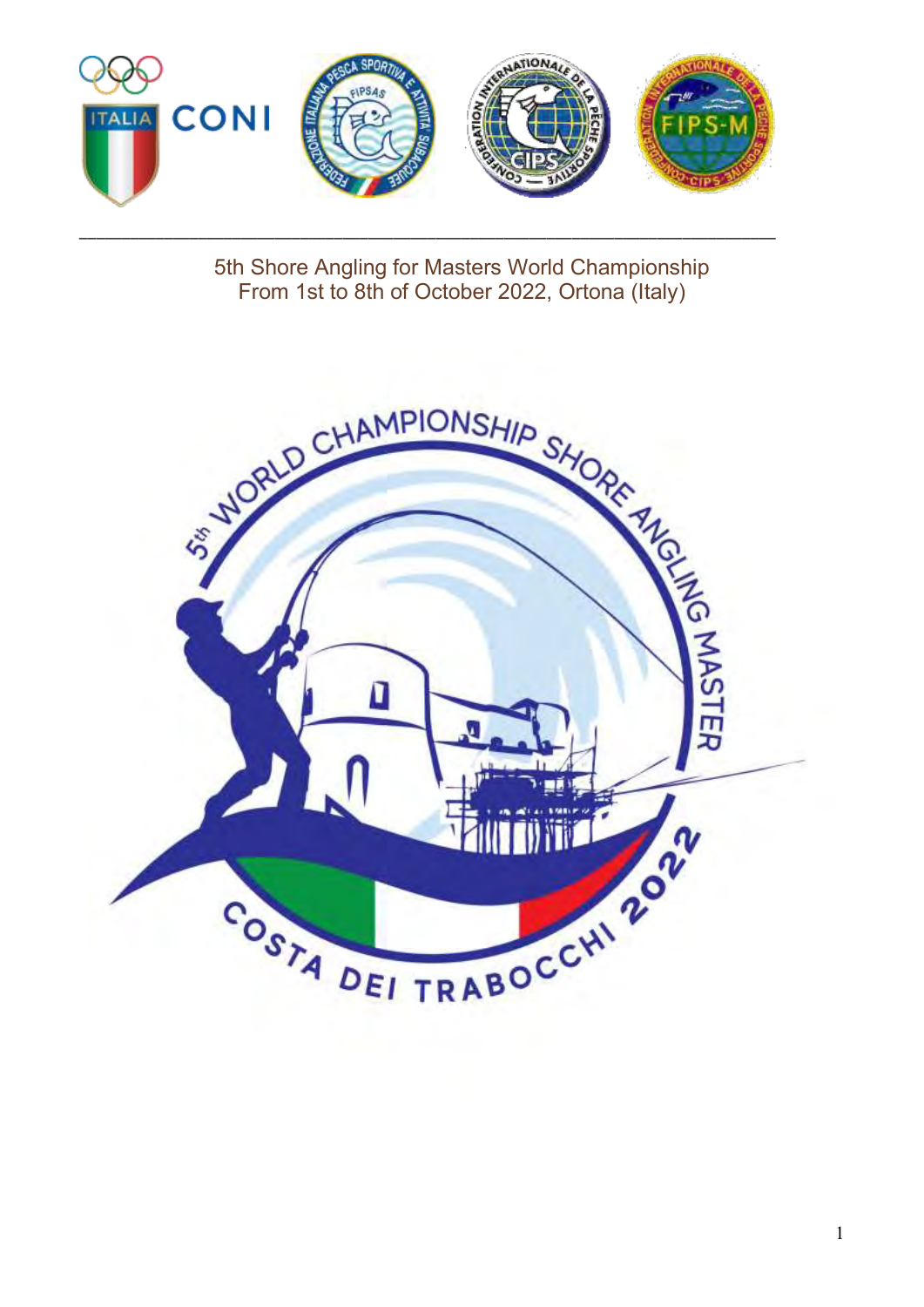

A warm welcome to fishing friends.

I am very proud and happy to extend, on my name and on behalf of the Italian Federation of Sport Fishing and Underwater Activities (FIPSAS), the sincerest welcome to all participants in this important world championship, which will be held from 01 to 08 October 2022 in a wonderful area of Abruzzo Region, along the coast named "Costa dei Trabocchi".

I am absolutely certain that all the athletes, managers and judges who will reach this splendid territory will have the opportunity to know and appreciate the

beauties of these places and the hospitality of the Abruzzo's population and of all those who have made the utmost effort to make this important sport fishing event be successful.

While expressing my sincere welcome to all participants, I also hope you will enjoy wonderful days under the banner of Sport.

Let me address a special "good luck" to all the stewards who are called to direct the scheduled competition, ensuring its complete regularity, certain that even on this occasion they will be able to demonstrate their professionalism and skills, just as they did on previous occasions.

Finally, I feel the duty and the pleasure to thank the Organisers, the local Authorities and all the journalists present at the event for their support and their contribution to the success of this event.

> FIPSAS President Prof. Ugo Claudio Matteoli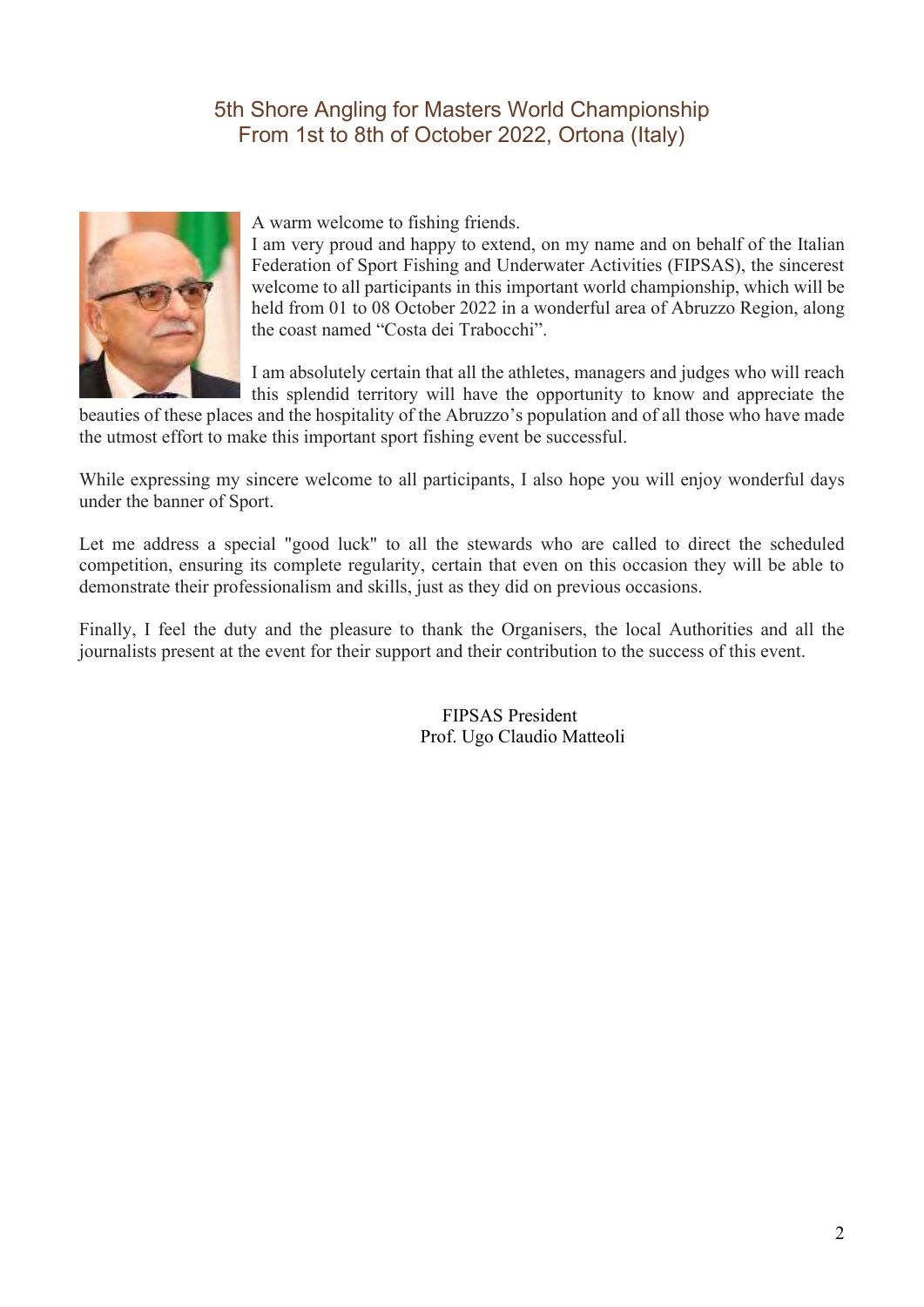

I am pleased to express the most cordial and affectionate welcome from my staff and from the FIPSAS Surface Fishing Sector that I am honoured to represent, to all the participants at the 5th Shore Angling for Masters World Championship, scheduled in Ortona (CH).

I am sure that the traditional hospitality of Abruzzo will be highly appreciated by athletes, managers, captains and companions of all the national teams. The territory,

excellently represented by administrative and sports bodies, will not disappoint the National and International Federation and all of you, for the allocation of the organization of such an important sports event.

My heartfelt thanks go to all those, authorities, organisers, athletes, technicians, volunteers who will participate and contribute to the success of the event, in a difficult social and historical moment, which at the same time, requires unprecedented commitment and enthusiasm for the success of the event.

To all the teams, together with my greetings and those of the Surface Fishing Sector, I also wish to spend intense days of sport, fun and healthy competition, regardless of what the result will be.

> Responsible of the FIPSAS Surface Fishing Sector Antonio Fusconi



I extend my warmest welcome to you all to this important and exceptional sporting event.

The Championship, which takes place in Ortona, in the Province of Chieti, involves a discipline capable of expressing the highest competitive, technical and sporting values.

The World of Shore Angling in Italy is one of the most followed Sea Fishing disciplines. The Master category in this panorama has an important value and in

Ortona you can find Athletes that spent their competitive activity all over the world, a great wealth of experiences of sacrifices that in the beaches of Ortona will put their experiences and technical skills to good use. For over ten days the Trabocchi coast will be at the centre of all fans of this discipline who will watch and follow carefully the competition.

We are hosted by the city of Ortona, a splendid Italian town overlooking the Adriatic Sea with an important historical and artistic heritage and, like all Italian cities, known for the hospitality of its inhabitants. The athletes who participate will be able to appreciate its food and wine that will conquer all those present, will be dazzled by the spectacular opening ceremony.

These premises are fundamental for the success of the event and I am sure that this hospitality will be accompanied by a competitive spirit animated by great loyalty.

I conclude by thanking the organizing committee, the authorities and all those who will do their utmost to create a brilliant event and "may the best one win!".

> Vice-responsible of the FIPSAS Surface Fishing Sector – Sea Fishing division Stefano Sarti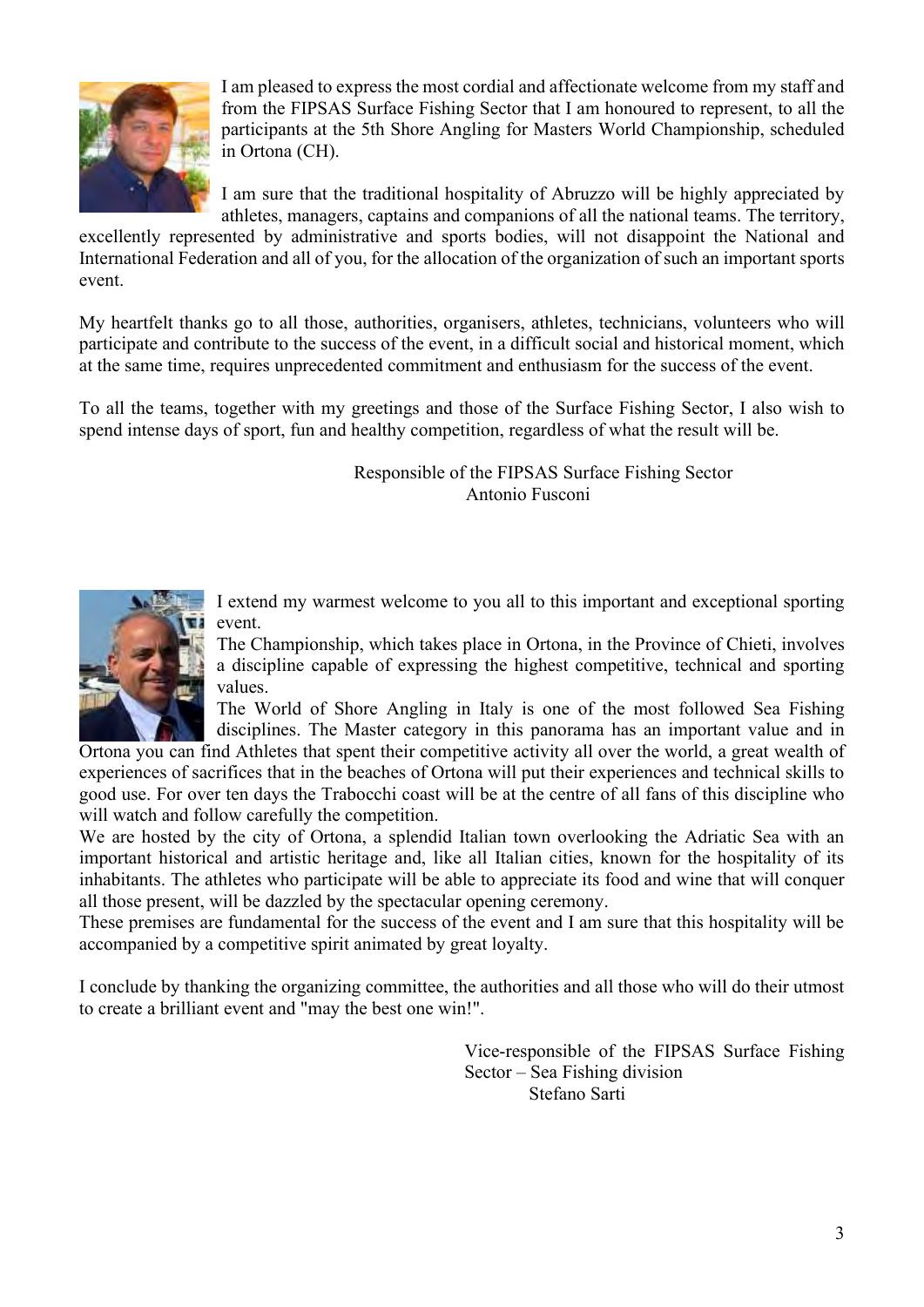

Being able to bring to Abruzzo, in the D'Annunzio Adriatic coast of the Trabocchi coast, an important and prestigious event such as the 5th Shore Angling for Masters World Championship, is certainly a source of great pride for the FIPSAS Regional Committee that I have the honour to represent.

I am therefore particularly delighted to extend the kindest greetings to all the athletes, representatives of the participating nations, who will participate in this highly competitive challenge.

This event lends itself to assume, in a moment of difficulty due to the Coronavirus emergency, the role of an unavoidable combination of sport and prominence of the territory, in an ideal naturalistic and sporting scenario, which the splendid location of the "Costa dei Trabocchi" will be able to enhance the better.

For a week we will offer our beauties from Ortona to Fossacesia, from Casalbordino to Vasto, together with our ability to provide all the necessary support, technology and logistics, and for this I thank the National Federation which once again believed in our potentials, commitment and skills of the Organizing Committee, of the FIPSAS Section of Chieti and of the Companies that collaborate with passion.

Finally, I thank the Abruzzo Region, the Province of Chieti, the Administrations of the Municipalities involved, the Port Authority of Ortona, once again they did not miss to support us, helping to give reality to a World event that will enrich even more the appeal that the Abruzzo coast has.

> President of the Abruzzo Regional Committee of FIPSAS Carlo Paolini



It is with a huge honour that the Provincial FIPSAS Section of Chieti is pleased to host the 5th Shore Angling for Masters World Championship which will take place in Ortona and which will see the unique beauty of our Costa dei Trabocchi as protagonist. Special thanks go to FIPSAS for the trust in us in organising such an important event. I thank the Authorities, the organizing committee and all those who will do their utmost efforts to ensure the success of such a high-level event. I wish the best of luck to all

participants and to all the Organisational staff.

President of the FIPSAS Provincial section of Chieti Vittorio Alibertini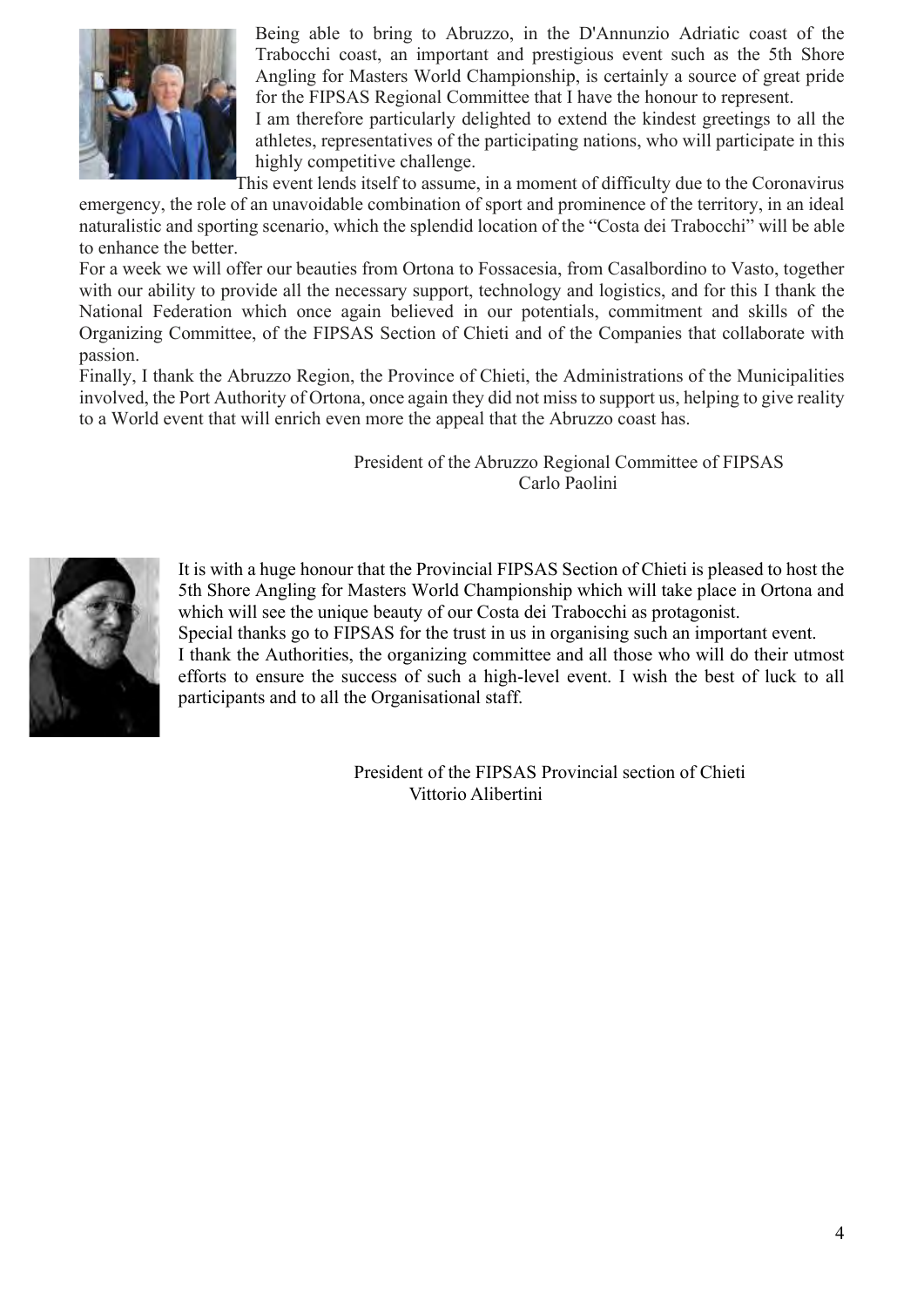The Organising Committee of the World Fishing Championship in collaboration with F.I.P.S.A.S. is pleased to invite your Federation to participate in the 5th Shore Angling for Masters World Championship which will be held from 1 to 8 October 2022 on the coast of Ortona (CH).

# **ORTONA**

Ortona is located on a cliff on the Adriatic coast and located about 30 km south-east of Chieti and 22 km south of Pescara.

"Costa dei Trabocchi", which goes from Ortona to Torino di Sangro, is considered one of the most fascinating areas of the entire coastal strip, silent and rich in the scents of the sea and vegetation, orchards and olive groves.





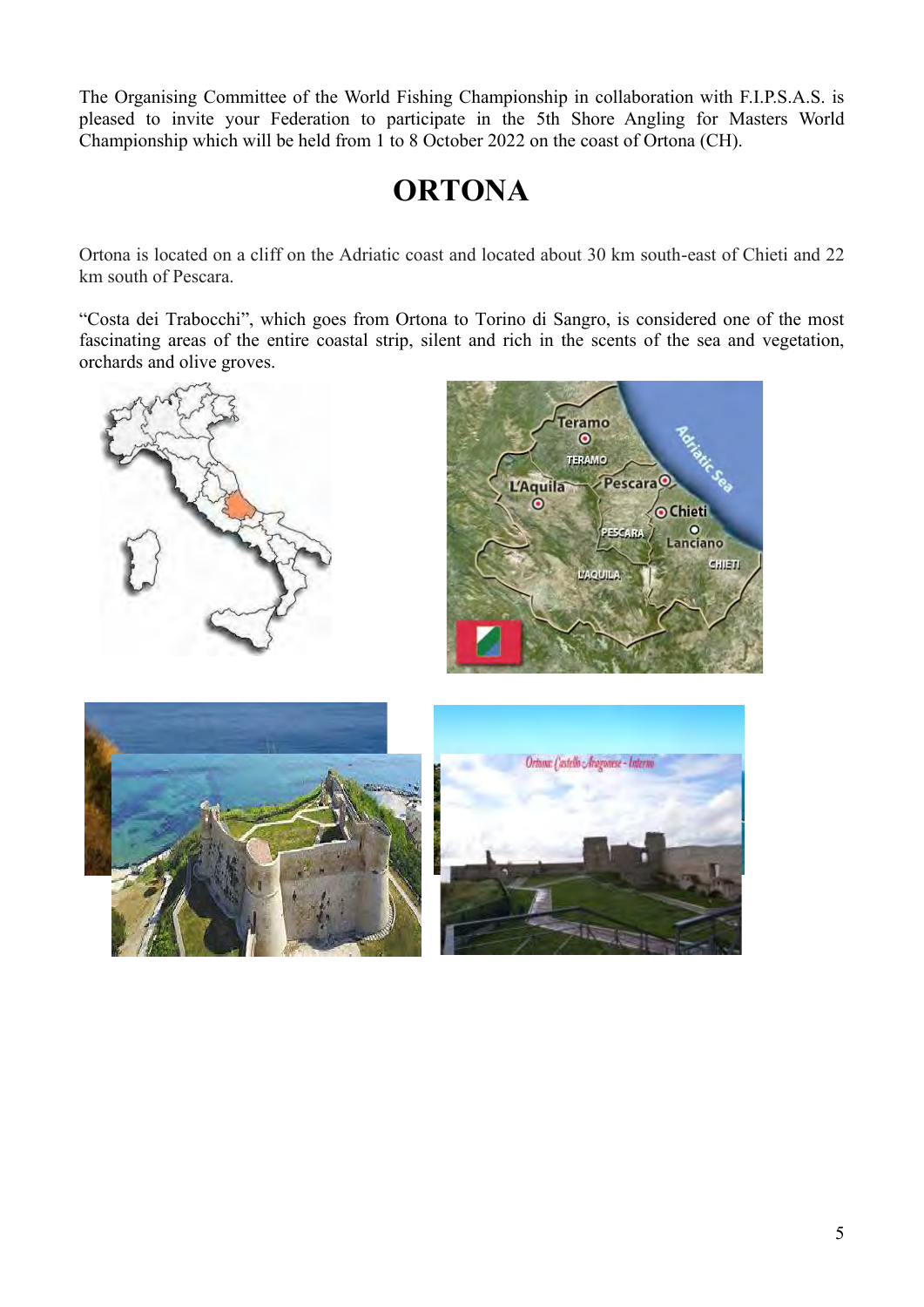## COMPETITION VENUES



### **ORTONA (Lido Riccio di Ortona)**



Good accessibility The uninterrupted competition area is 1000 m long. Homogeneous competition area with fine sand. Breakwater at an average distance of 180 m. In the first 60/80 m from the shoreline there are about 80/100 cm of depth.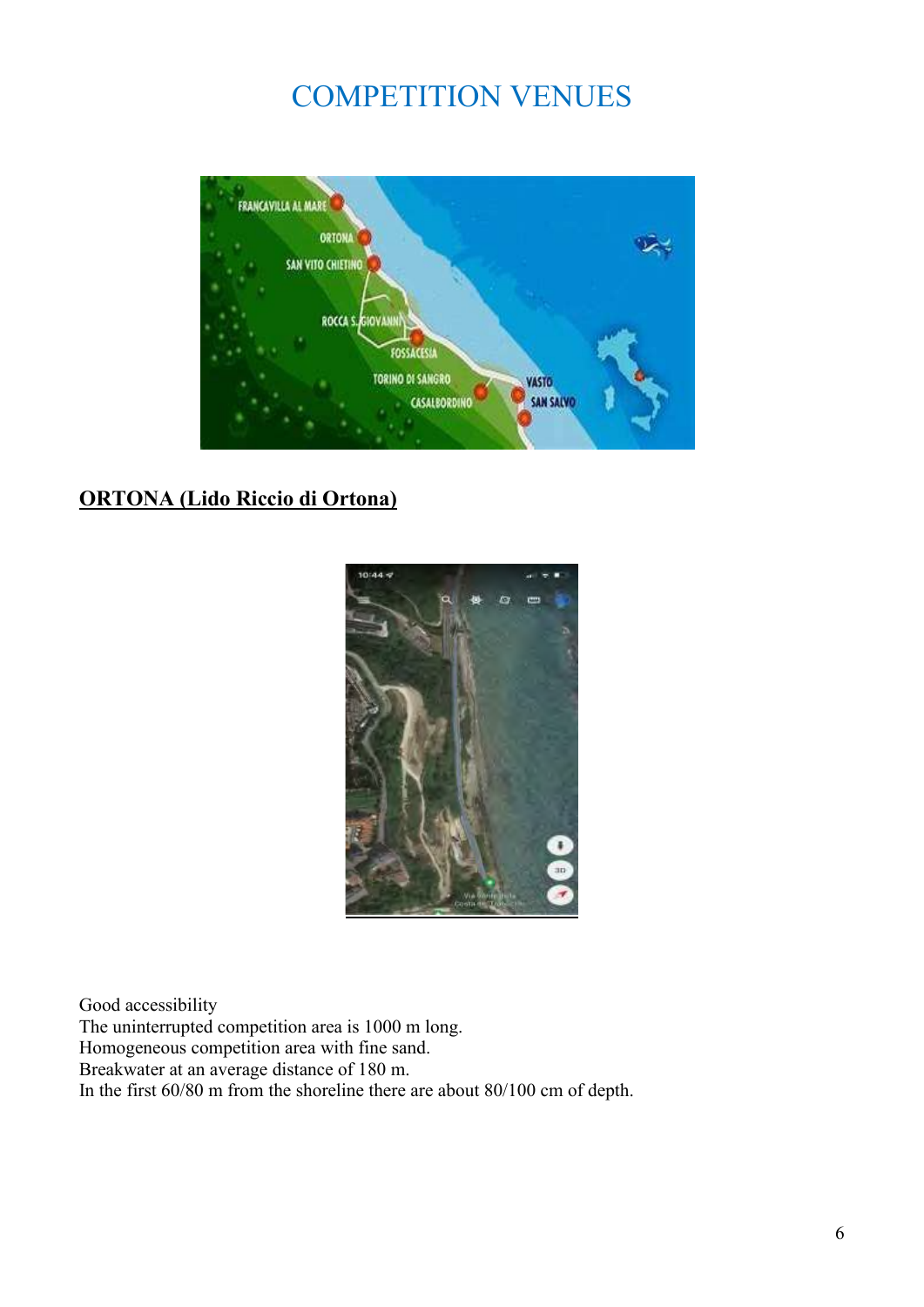## **FOSSACESIA (Seafront of Fossacesia)**



Excellent accessibility.

The uninterrupted competition area is 2000 m long.

Fairly homogeneous competition area with large pebbles; there are no breakwaters.

In the first 30/40 m from the shoreline there are about 220/250 cm of depth, the seabed is mainly pebbly, there are several ground (small rocks) which however guarantee a good presence of fish.

## **CASALBORDINO (Lido di Casalbordino)**



Good accessibility.

The uninterrupted competition area is 1400 m long.

Not homogeneous competition venue, the northern section is mainly sandy with little presence of medium-sized pebbles on the shoreline. Halfway through the competition there is a constant presence of medium-sized pebbles, the last 250/300 m towards the south are instead characterized by Mediterranean scrub dunes 2/3 m above sea level.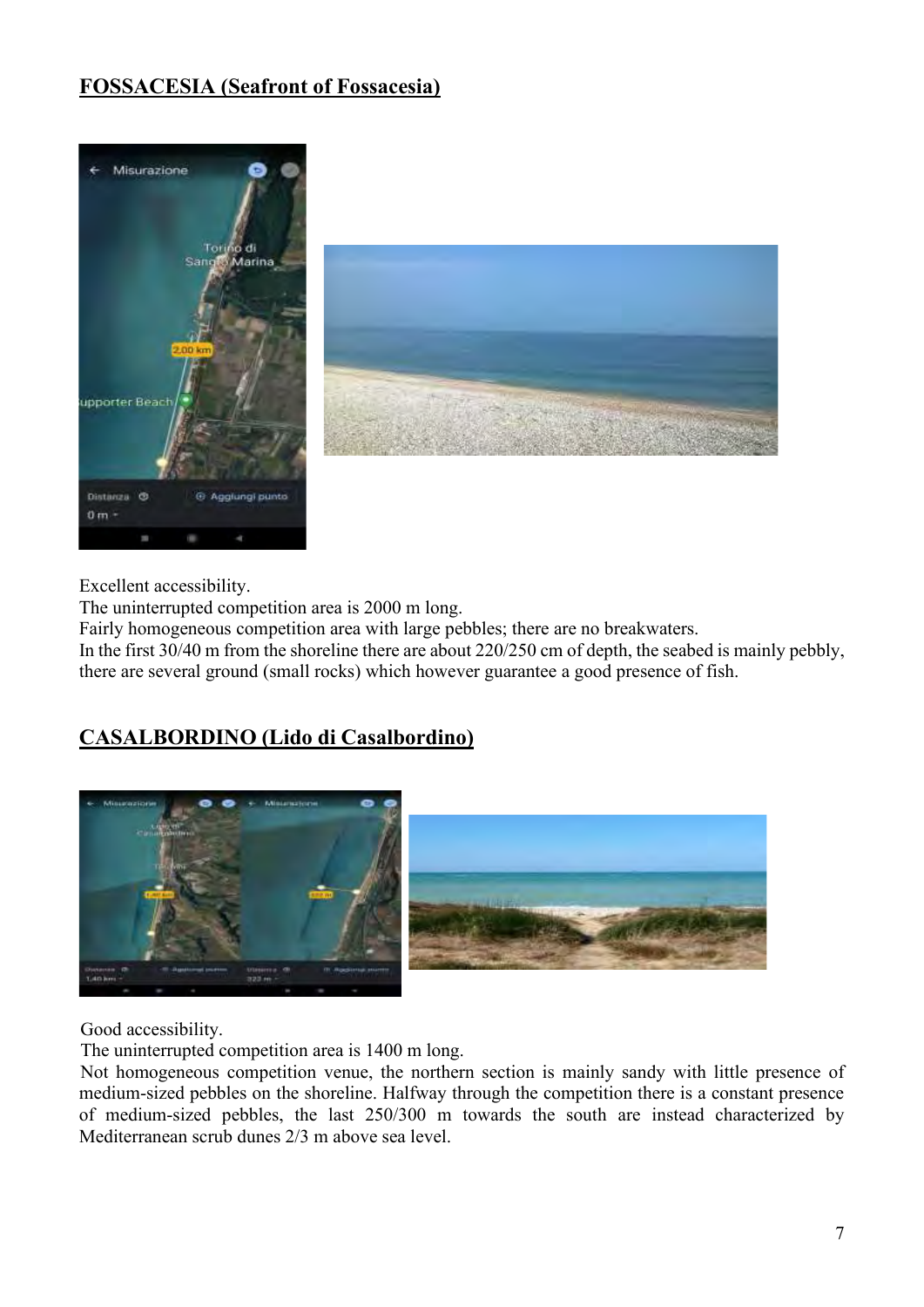Breakwater at an average distance of 300 m from the shoreline.

In the first 70 m from the shoreline there are about 80/120 cm of depth, the seabed is mainly sandy, sometimes especially in the southern part there are medium-sized pebbles for the first 10/15 m.

## **VASTO (Marina of Vasto)**



Fair accessibility.

The uninterrupted competition area is over 2000 m long.

Homogeneous low degradation competition venue with fine sand.

There are no breakwaters.

In the first 70 m from the shoreline there are about 60/80 cm of depth, the seabed is exclusively sandy.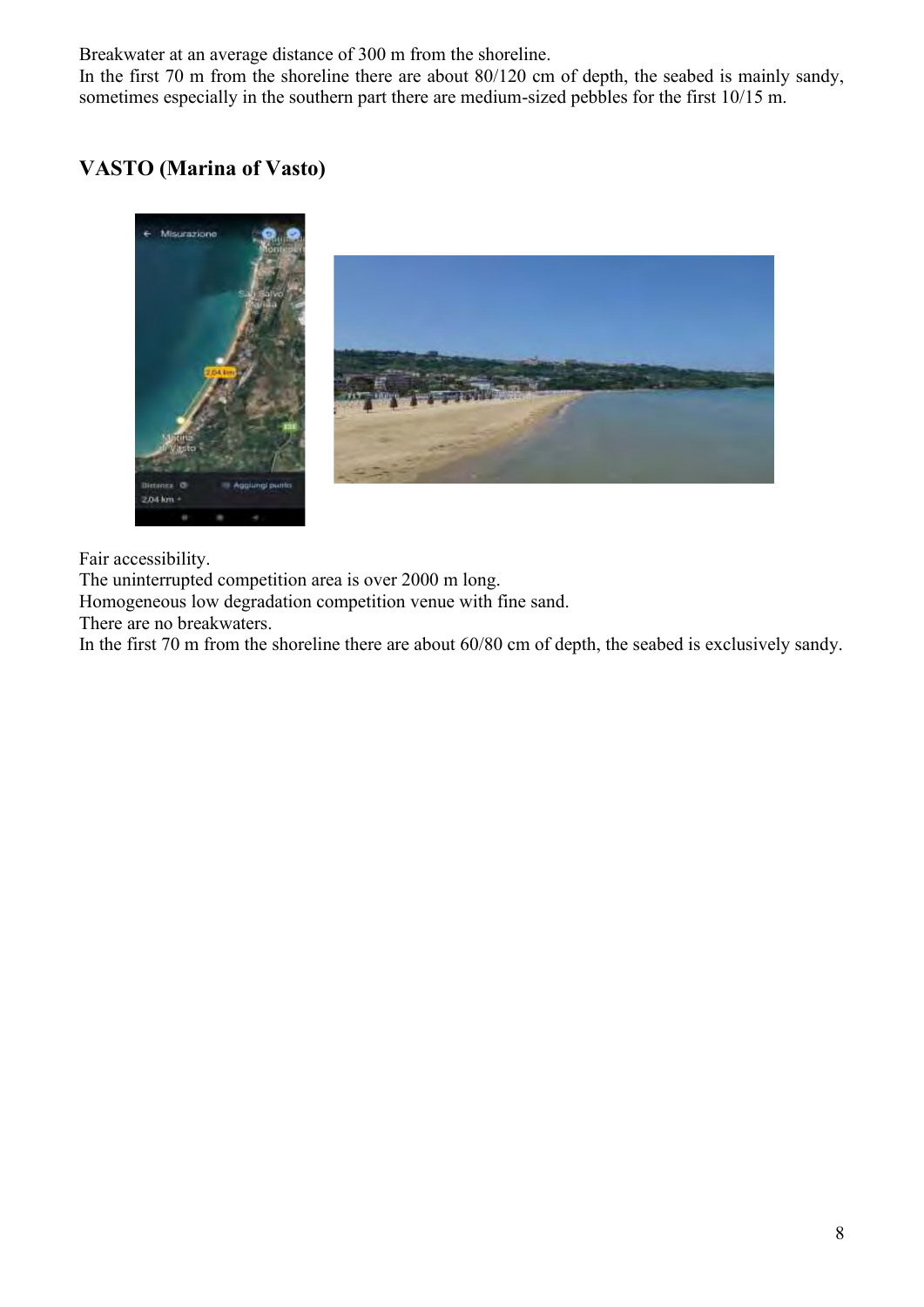# **HOTEL MARA**

# **4 stars Hotel on the seaside**

Hotel Mara - Lido Riccio – 66026 **Ortona** (CH) Tel. (+39) 085.9190428 Fax (+39) 085.9190840 [info@hotelmara.it](mailto:info@hotelmara.it) <https://www.hotelmara.it/index.html>

Many services at your disposal for the ideal holiday: large and bright rooms; beach services (umbrella, sun bed, deck chair and beach towels); a high quality catering that blends Mediterranean cuisine with the Abruzzo tradition of sea and land; children's play areas, tennis and soccer fields, semi-Olympic swimming pool; customized entertainment for children with mini, baby and junior club; entertainment for adults and evening shows; an à la carte restaurant and a staff at your complete disposal for any need. Directly on the beach of Lido Riccio, the Hotel Mara is located 5 km from the town of Ortona, 10 km from the A14 and a few minutes from Abruzzo Airport, with the possibility of easily reaching even the major mountain centres of the Abruzzo Apennines and the main commercial locations in the region.



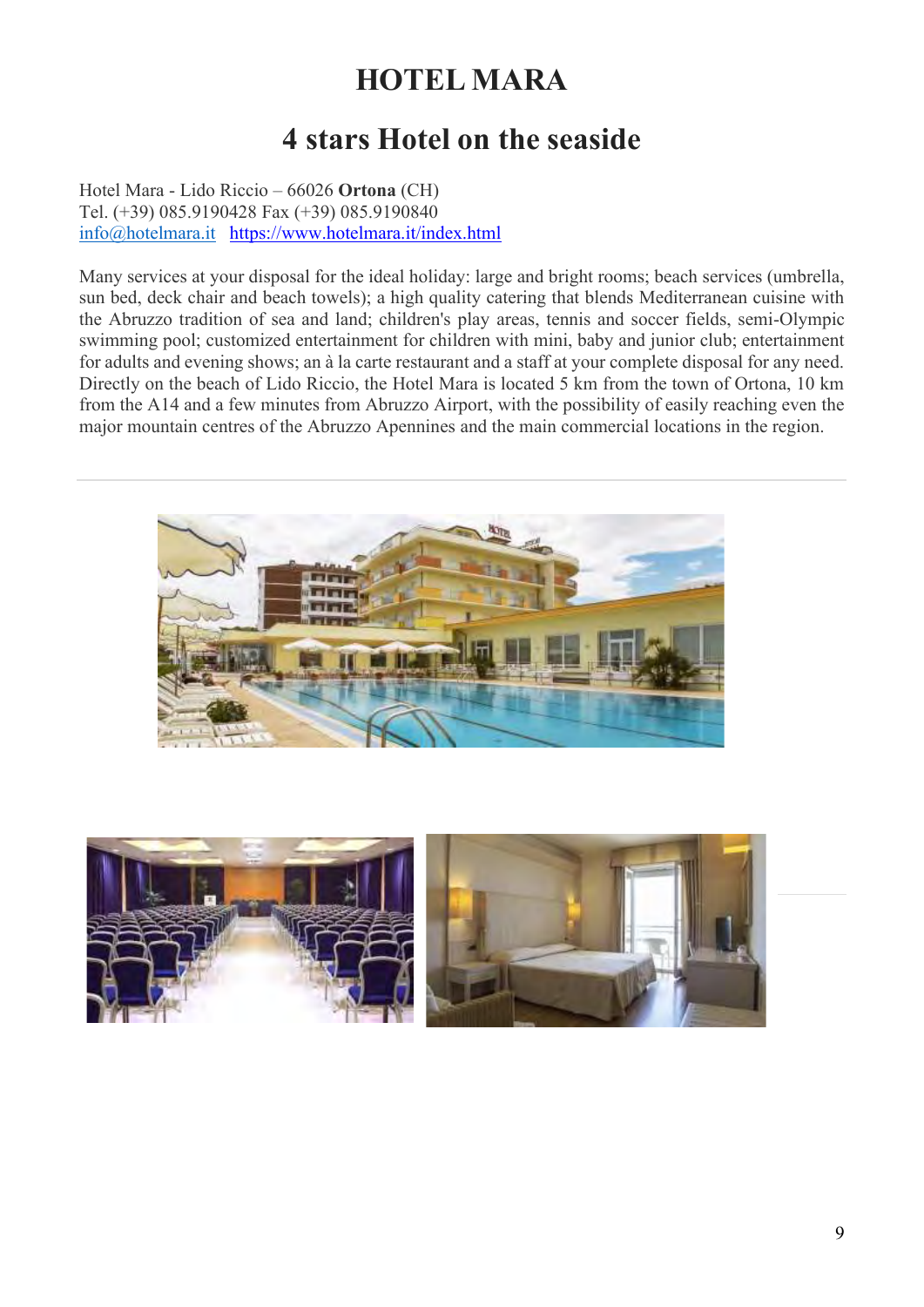# **HOW TO ARRIVE IN ORTONA**

## By car

Ortona can be reached from Rome by taking the A25 Rome-Pescara motorway and then the A14 Bologna-Taranto motorway towards Taranto, exiting at Ortona.

Coming from the north of Italy, take the Adriatic A14 motorway towards Taranto until the Ortona exit. Coming from the south of Italy, take the A14 Adriatic motorway towards Bologna until the Ortona exit.

## By train

Ortona train station is located in the city centre (Marina road) on the Milan-Lecce high-speed line, which connects northern and southern Italy on the east coast of the country. Trenitalia Freccia, InterCity (during the day) and Intercity Night (during the night) and other trains connect Pescara with Bologna, Milan, Turin and Venice at north and Bari, Brindisi and Lecce to the south.

## Bu flight

Pescara is served by Abruzzo airport, 24 km from the city of Ortona. A direct bus service connects Abruzzo airport to Pescara Centrale train station where it will be possible to take a train to Ortona.

Other possible airports are Rome Fiumicino or Rome Ciampino and Bologna.

# **PARTICIPATION FEES**

Official period 01– 08 October

| <b>Full package for Teams</b>                                    |                     |
|------------------------------------------------------------------|---------------------|
| $(\text{\textsterling} 800.00 \text{ per}$ Athlete x 5 Athletes) |                     |
| Accommodation in double room                                     |                     |
| Full board including closing gala dinner                         | $\epsilon$ 4,000.00 |
| <b>Full package for Athletes</b>                                 |                     |
| Accommodation in double room                                     |                     |
| Full board including closing gala dinner                         | €<br>800.00         |
| <b>Full package for Captains and/or Reserves</b>                 |                     |
| Accommodation in double room                                     |                     |
| Full board including closing gala dinner                         | €<br>700.00         |
| Fee for accompanying people                                      |                     |
| Accommodation in double room                                     |                     |
| Full board including closing gala dinner                         | €<br>700.00         |
| Fee for accompanying people                                      |                     |
| Accommodation in double room                                     |                     |
| Half board including closing gala dinner                         | €<br>600.00         |
|                                                                  |                     |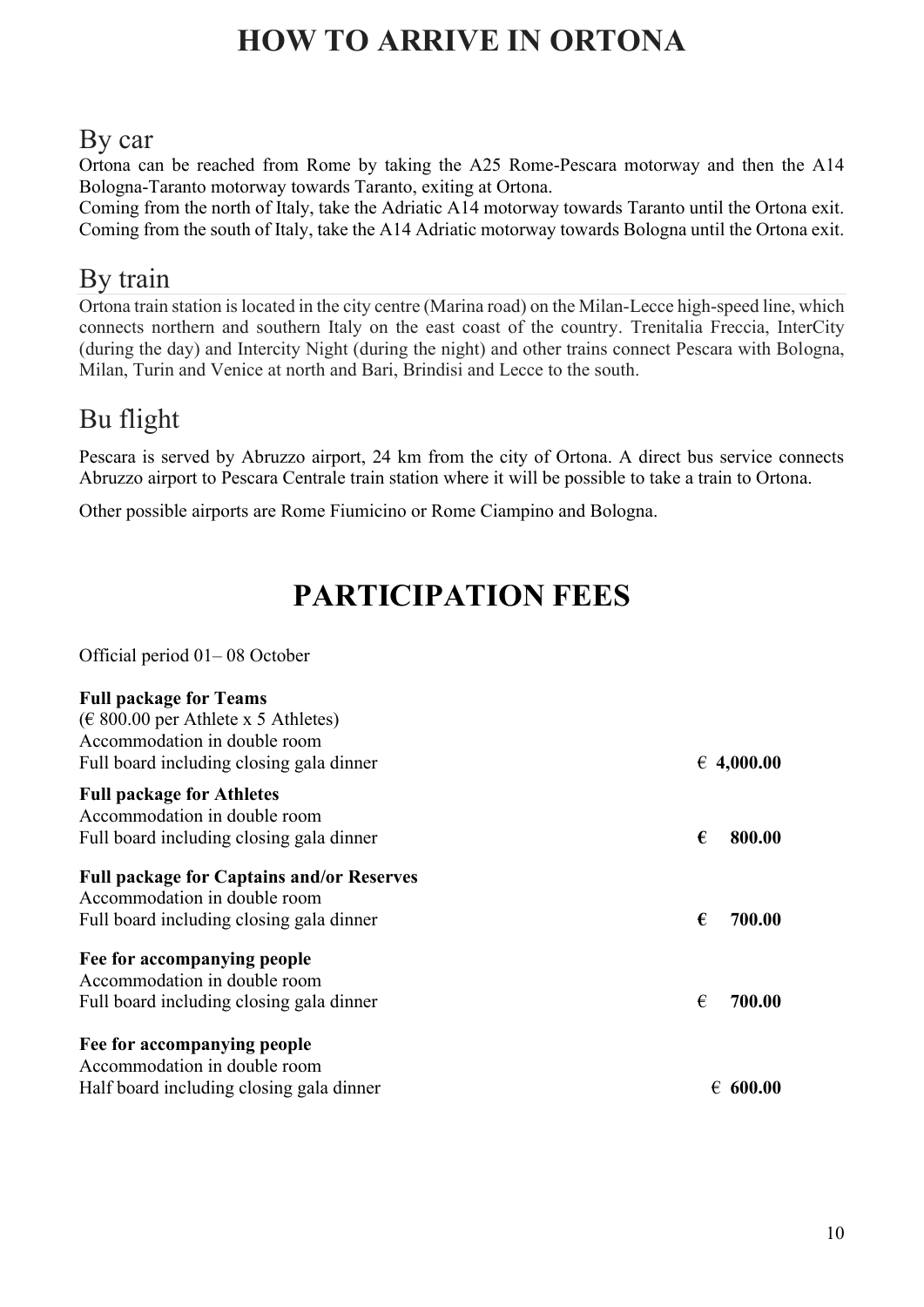| Reduced package for Teams (only registration and organisation costs)<br>$(\epsilon 250$ per athlete x 5 athletes)                        |            |
|------------------------------------------------------------------------------------------------------------------------------------------|------------|
| This fee does not include room, board and closing gala dinner                                                                            | € 1,250.00 |
| Reduced package for Athletes (only registration and organisation costs)<br>This fee does not include room, board and closing gala dinner | € 250.00   |
| Cost for extra meals in Hotel<br>Per person/day                                                                                          | € 35.00    |
| <b>Extra fee for single room</b><br>$(\in$ 30 per day)                                                                                   | € 180.00   |
| Cost for closing gala dinner                                                                                                             | 60.00      |
| Cost for the opening cocktail at Castello Aragonese                                                                                      | € 35.00    |

**For the non-official period** you can directly get in contact with the Hotel Mara - Lido Riccio – 66026 **Ortona** (CH) - tel. (+39) 085.9190428 Fax (+39) 085.9190840 [info@hotelmara.it](mailto:info@hotelmara.it) <https://www.hotelmara.it/index.html>

## **PAYMENTS**

**Organising Committee "Shore Angling for Masters World Championship 2022 Costa dei Trabocchi" - Via Costanza D'Avalos 57 66023 Francavilla al Mare (CH)**

**[mondialesurfmaster22@hotmail.com](mailto:mondialesurfmaster22@hotmail.com) tel \*393392914567 IBAN IT96W0896815500000000001066 SWIFT: CCRTIT2TTEA**

Registration form and proof of payment must be sent **within August 5th 2022** to the email: **[mondialesurfmaster22@hotmail.com](mailto:Mondialesurfmaster22@hotmail.com)**

### **ANTIDOPING**

The athletes participating in the Championship, with the registration, implicitly accept all WADA antidoping rules.

FIPS-M Rules are available and can be downloaded by:

[https://www.fips-m.org/upload/pdf/reglementsFIPS-M/2021/Shore\\_Angling\\_Rules\\_FIPSM-](https://www.fips-m.org/upload/pdf/reglementsFIPS-M/2021/Shore_Angling_Rules_FIPSM-EN%202021.pdf)[EN%202021.pdf](https://www.fips-m.org/upload/pdf/reglementsFIPS-M/2021/Shore_Angling_Rules_FIPSM-EN%202021.pdf)

**The CIPS/FIPS-M Covid-19 Rules will be applied during the competition.**

**Delegations will have to provide the organization with a CD with the respective national anthem and two flags of the nation of belonging.**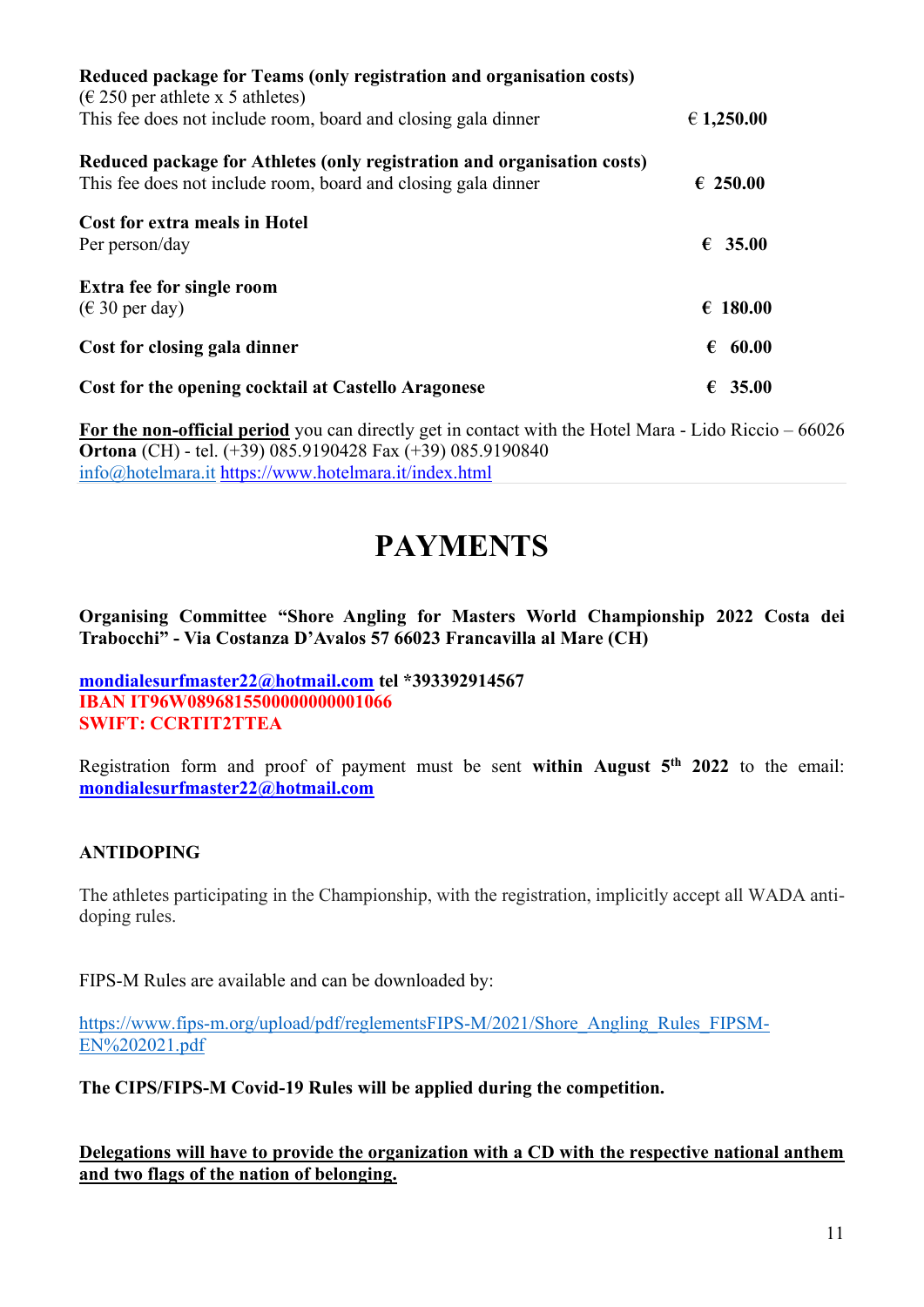# **ORGANISING COMMITTEE**

**Organising Committee of the "Shore Angling for Masters World Championship 2022 Costa dei Trabocchi"**

President: Mr. Alibertini Vittorio Responsible of the organisation: Mr. Carullo Pierpaolo

# **BAITS SUPPLIED BY THE ORGANISATION**

**3** Boxes of Arenicola **1** Boxes of Korean worms Maxi (Saltarello Coreano) **5** Loose sardines (freeze)



Arenicola (worms taxon details) Korean worms





Sardines

# **FISHING STORES**

Fisherman Bros - Via Costanza D'Avalos 57 - 66023 Francavilla al Mare (CH) - tel. +39 3929329235 fishermenbros@gmail.com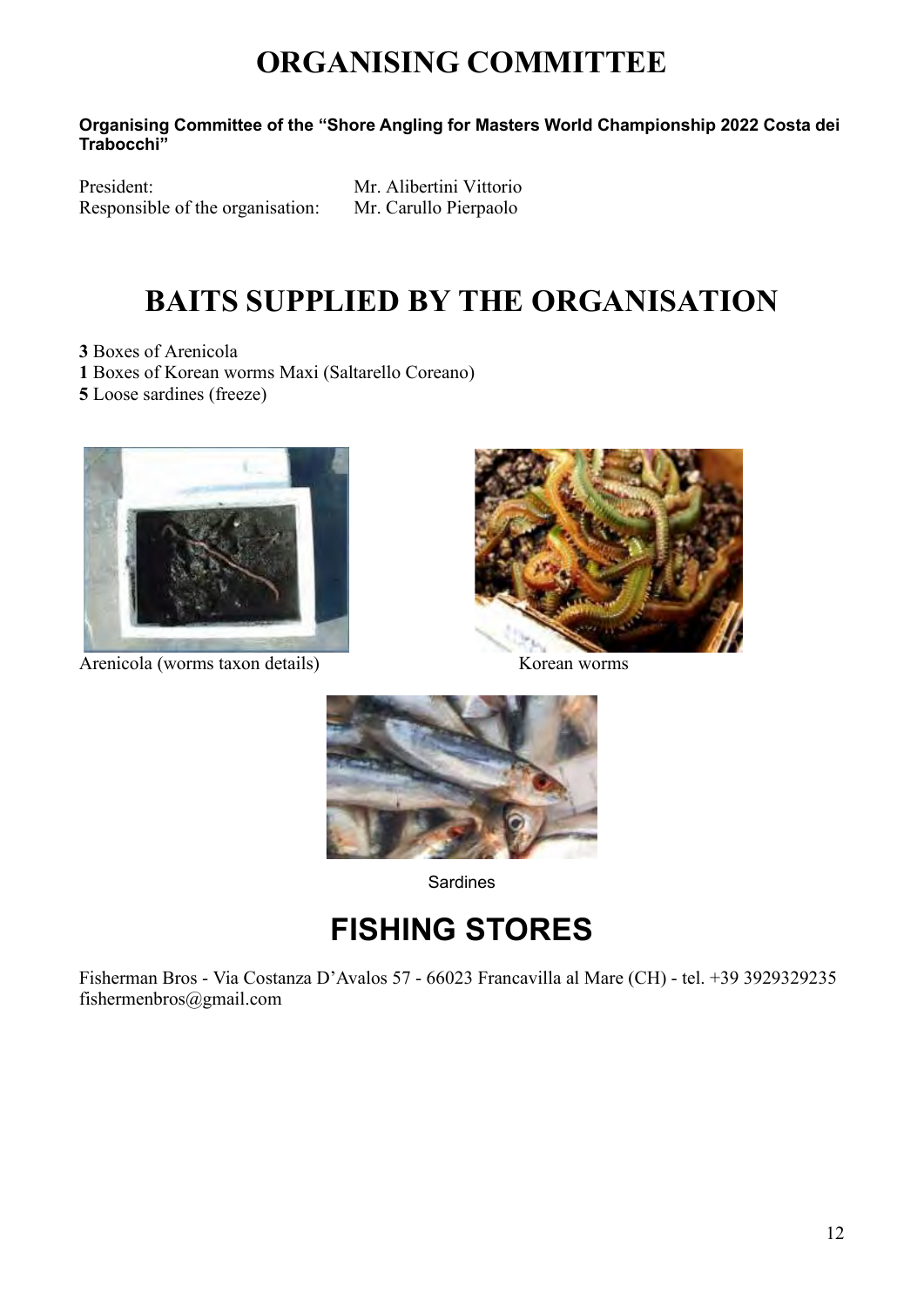# **OFFICIAL PROGRAM**

| <b>Saturday October 1st</b>   |                                                                       |
|-------------------------------|-----------------------------------------------------------------------|
| 12:00-18:00                   | Accreditation of athletes and guests and lodgement at Hotel Mara      |
| 18:00                         | Welcoming Cocktail by the pool                                        |
| 20:30                         | Dinner at Hotel Mara                                                  |
| <b>Sunday, October 2nd</b>    |                                                                       |
| 10:00                         | Captains' meeting                                                     |
| 12:30                         | Lunch                                                                 |
| 15:00                         | <b>Opening Ceremony</b>                                               |
| 19:00                         | Wine tasting and dinner with typical products at the Aragonese Castle |
| <b>Monday, October 3rd</b>    |                                                                       |
| 09:00                         | Guided tour and aperitif on a Trabocco                                |
| 12:00                         | Lunch                                                                 |
| 13:30                         | Concentration at Hotel for baits supplying                            |
| 16:00                         | Start of the official trainings                                       |
| 20:00                         | End of the official training                                          |
| 21:00                         | Scoring at Hotel                                                      |
| 22:00                         | Dinner at Hotel Mara and publication of results                       |
| <b>Tuesday, October 4th</b>   |                                                                       |
| 09:00                         | Guided tour in a wine cellar                                          |
| 12:00                         | Lunch                                                                 |
| 13:30                         | Concentration at Hotel for baits supplying                            |
| 16:00                         | Start of first competition day                                        |
| 20:00                         | End of the first competition day                                      |
| 21:00                         | Scoring at Hotel                                                      |
| 22:00                         | Dinner at Hotel Mara and publication of results                       |
| <b>Wednesday, October 5th</b> |                                                                       |
| 10:00                         | Guided tour and aperitif on a Trabocco                                |
| 12:00                         | Lunch                                                                 |
| 13:30                         | Concentration at Hotel for baits supplying                            |
| 16:00                         | Start of second competition day                                       |
| 20:00                         | End of the second competition day                                     |
| 21:00                         | Scoring at Hotel                                                      |
| 22:00                         | Dinner at Hotel Mara and publication of results                       |
| Thursday, October 6th         |                                                                       |
| 10:00                         | Guided tour and aperitif on a Trabocco                                |
| 12:00                         | Lunch                                                                 |
| 13:30                         | Concentration at Hotel for baits supplying                            |
| 16:00                         | Start of the third competition day                                    |
| 20:00                         | End of the third competition day                                      |
| 21:00                         | Scoring at Hotel                                                      |
| 22:00                         | Dinner at Hotel Mara and publication of results                       |
| Friday, October 7th           |                                                                       |
| 09:00                         | Guided tour of the city of Ortona                                     |
| 12:00                         | Lunch                                                                 |
| 13:30                         | Concentration at Hotel for baits supplying                            |
| 16:00                         | Start of the fourth competition day                                   |
| 20:00                         | End of the fourth competition day                                     |
| 21:00                         | Scoring at Hotel                                                      |
| 22:00                         | Dinner at Hotel Mara and publication of results                       |
| <b>Saturday, October 8th</b>  |                                                                       |
| 09:00-13:00                   | Breakfast and departure                                               |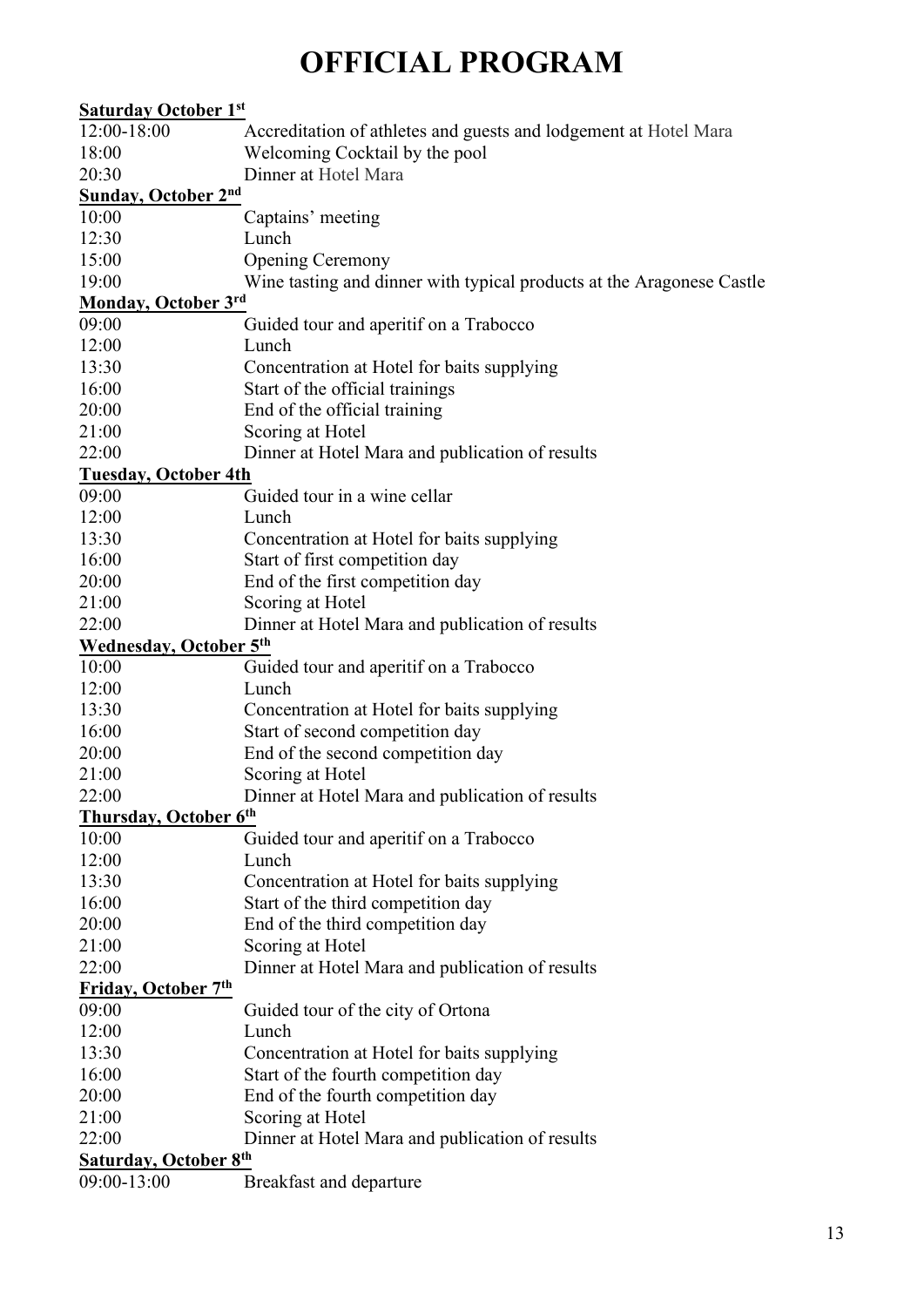# **MAIN FISH PRESENT IN THE VENUE**





 **Aguglia** *Garfish* **Leccia stella** *Liche glauque*



 **Cefalo** *Mullet* **Occhiata** *Saddled Bream*



**Mormora** *Sriped Bream* **Orata** *Gilthead*







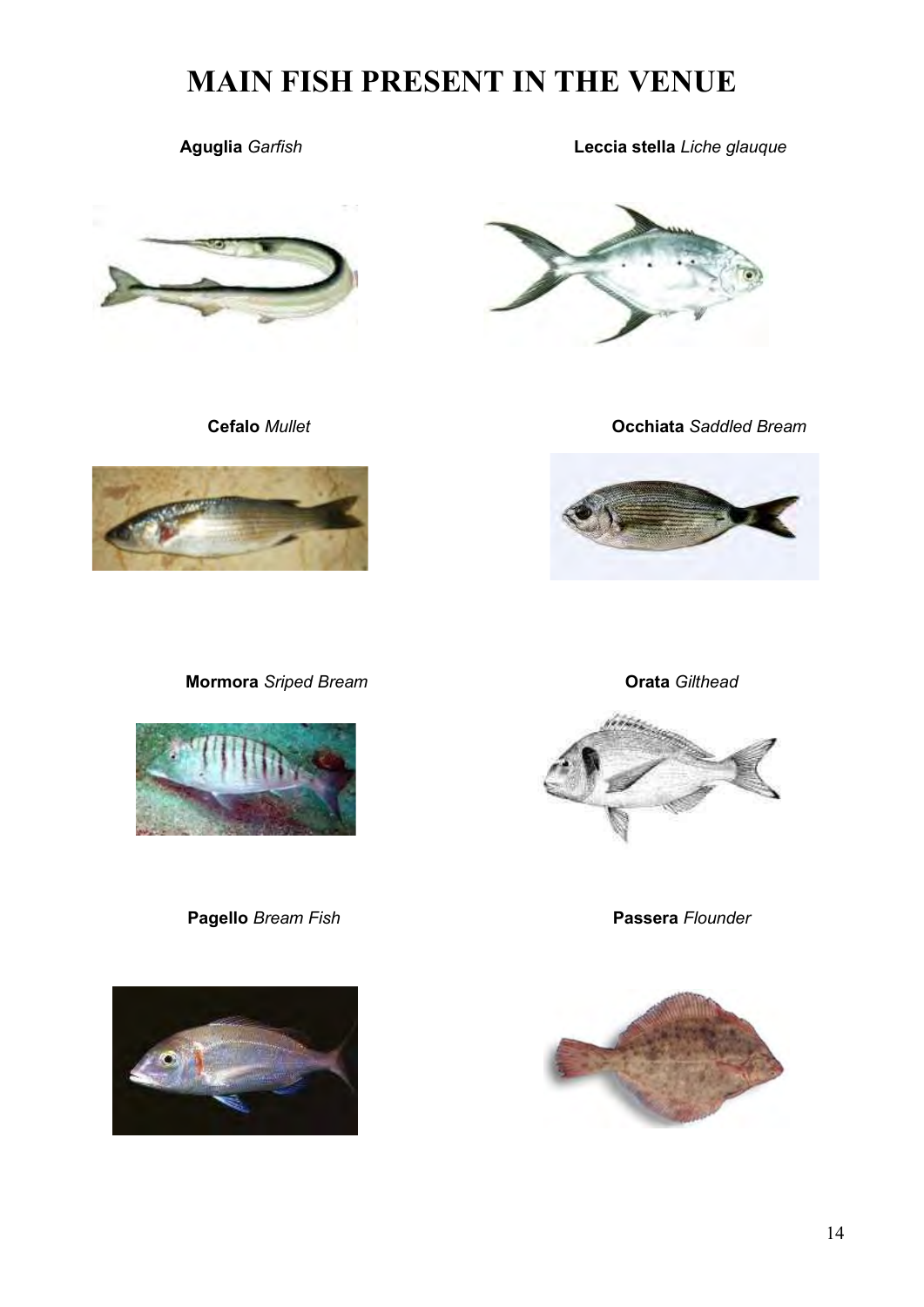### **Pesce Pettine** *Scalops Salpa Goldline*







 **Spigola** *Seabass Sarago Sparaglione White Seabrem*





 *Tracina Weevers Triglia Mullus Gunard Tubefish*

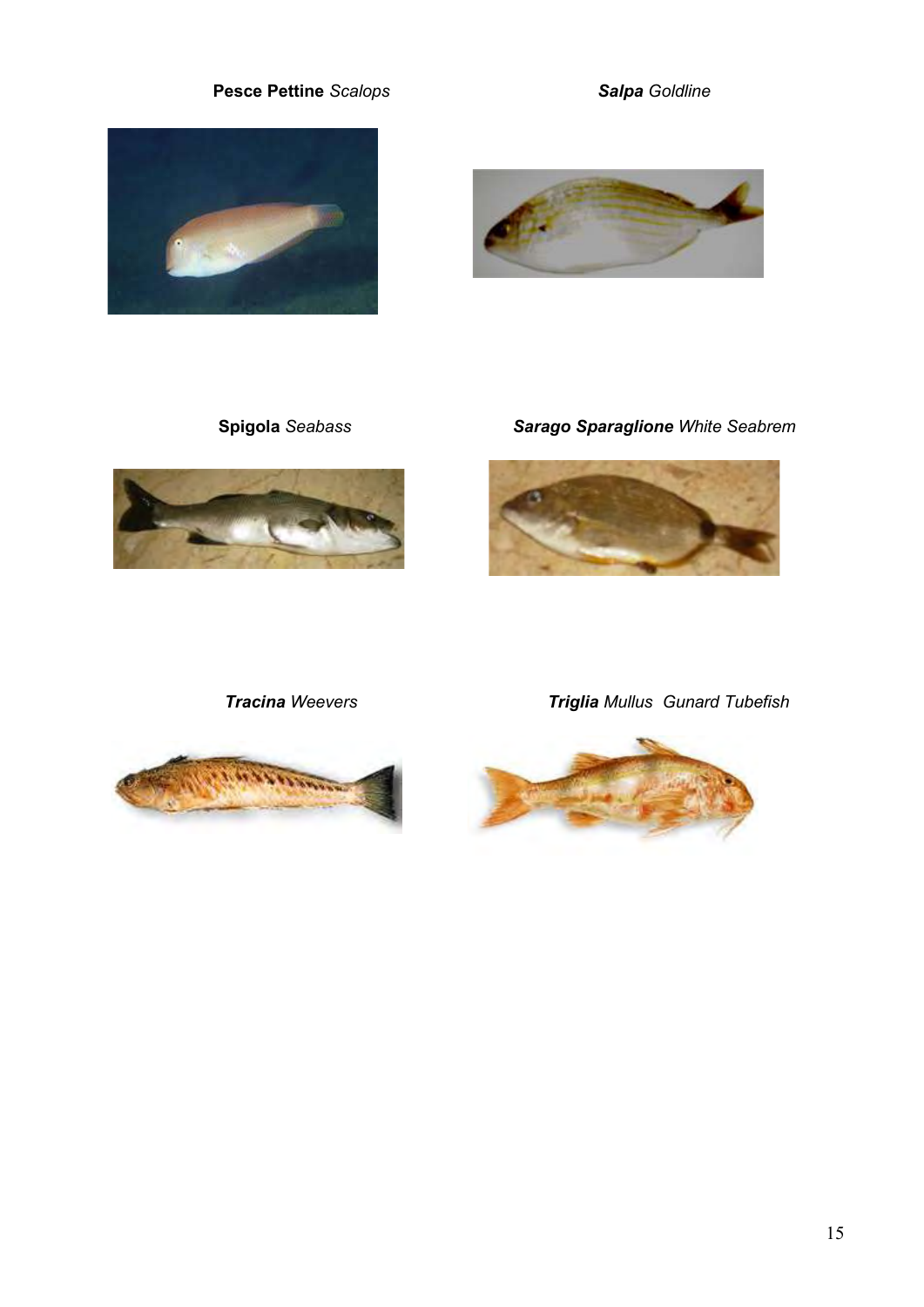# **EXCURSIONS**

# **Costa dei Trabocchi**



Along the southern stretch of the Abruzzo coast, between Ortona and Vasto, the famous and celebrated "trabocchi" rise as sentinels on the sea, compared by Gabriele D'Annunzio to "colossal spiders" and described in the tragedy "The Triumph of Death" as "machines that seemed to have a life of their own".

# **Ortona**



It is a city fair of culture and sea, home to eclectic artists, one of the most popular seaside resorts on the Chieti coast. Its long coastline, after a first stretch of wide and sandy beach to the north (location Foro, Lido Riccio and Lido dei Saraceni), changes its appearance and becomes a succession of inlets, bays, cliffs and promontories overlooking the sea with rich vegetation Mediterranean type. Here begins

the suggestive and peculiar "Costa dei Trabocchi" which extends up to Vasto. The city stands on a hill and from its splendid "Oriental Walk" you can enjoy an extraordinary panorama.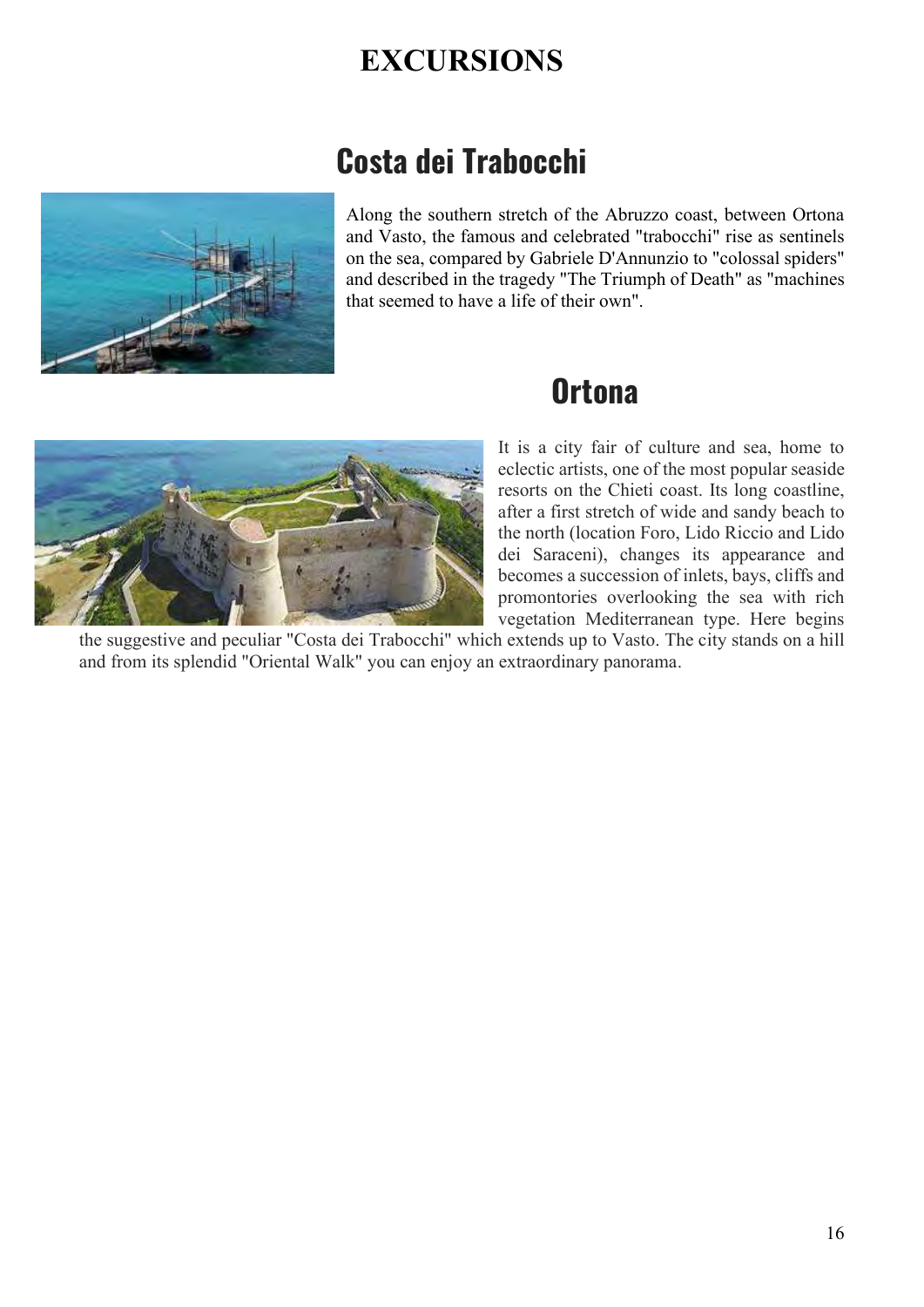### **REGISTRATION FORM**

|                                                                       | <b>SIGNATURE</b>                                                                         |
|-----------------------------------------------------------------------|------------------------------------------------------------------------------------------|
| Trabocchi"<br>Via Costanza D'Avalos 57 66023 Francavilla al Mare (CH) | Organising Committee of the "Shore Angling for Masters World Championship 2022 Costa dei |

**[mondialesurfmaster22@hotmail.com](mailto:mondialesurfmaster22@hotmail.com) tel \*393392914567**

**IBAN IT96W0896815500000000001066 SWIFT: CCRTIT2TTEA**

Registration form and proof of payment must be sent **within August 5th 2022** to the email**: [mondialesurfmaster22@hotmail.com](mailto:Mondialesurfmaster22@hotmail.com)**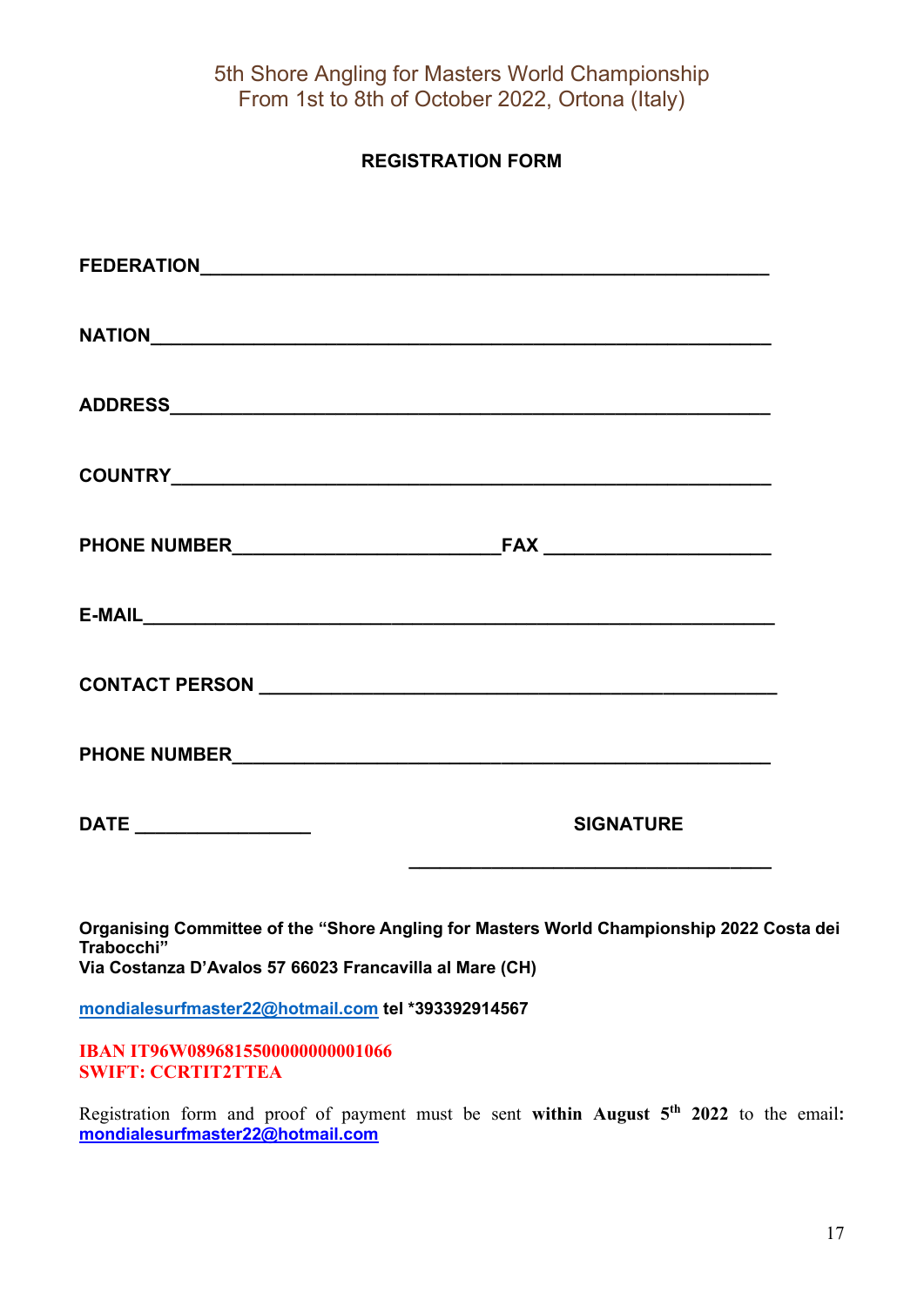### **REGISTRATION FORM FOR OFFICIAL PARTICIPATION**

### **NATIONAL FEDERATION: \_\_\_\_\_\_\_\_\_\_\_\_\_\_\_\_\_\_\_\_\_\_\_\_\_\_\_\_\_\_\_\_\_\_\_\_\_\_\_\_\_\_\_\_\_**

### **COMPETITORS**

### **Name and Surname - Date of birth**

|        | Athlete |
|--------|---------|
| ⌒      | Athlete |
| 2<br>C | Athlete |
| 4      | Athlete |
| 5      | Athlete |
| 6      | Reserve |
|        | Captain |

| Registration per 5 Competitors - Full Board                              | $(\in 800$ per person) |  |
|--------------------------------------------------------------------------|------------------------|--|
| Registration per each Competitors - Full Board                           | $(\in 800$ per person) |  |
| Registration for each Captain, Reserve - Full Board                      | (€ 700 per person)     |  |
| Registration per 5 Competitors without accommodation                     | (€ 250 per person)     |  |
| Supplement single room                                                   | (€ 30per person/day)   |  |
| Closing dinner per Athletes, Reserves and Captains without accommodation |                        |  |
| $(\in 60$ per person)                                                    |                        |  |
| Lunch or dinner to the Hotel without accommodation                       | $(\in$ 35 per meal)    |  |
| Coktails di benvenuto al Castello Aragonese                              | $(\in$ 35 per person)  |  |
| <b>TOTAL AMOUNT</b>                                                      |                        |  |

## **Only athletes born in 1967 or before are allowed to take part to the competition.**

**Organising Committee of the "Shore Angling for Masters World Championship 2022 Costa dei Trabocchi" Via Costanza D'Avalos 57 66023 Francavilla al Mare (CH)** 

**[mondialesurfmaster22@hotmail.com](mailto:mondialesurfmaster22@hotmail.com) tel \*393392914567**

**IBAN IT96W0896815500000000001066 SWIFT: CCRTIT2TTEA**

Registration form and proof of payment must be sent **within August 5th 2022** to the email**: [mondialesurfmaster22@hotmail.com](mailto:Mondialesurfmaster22@hotmail.com)**

Date \_\_\_\_\_\_\_\_\_\_\_\_\_\_\_\_,\_\_\_\_\_\_\_\_\_\_\_\_\_\_ 2022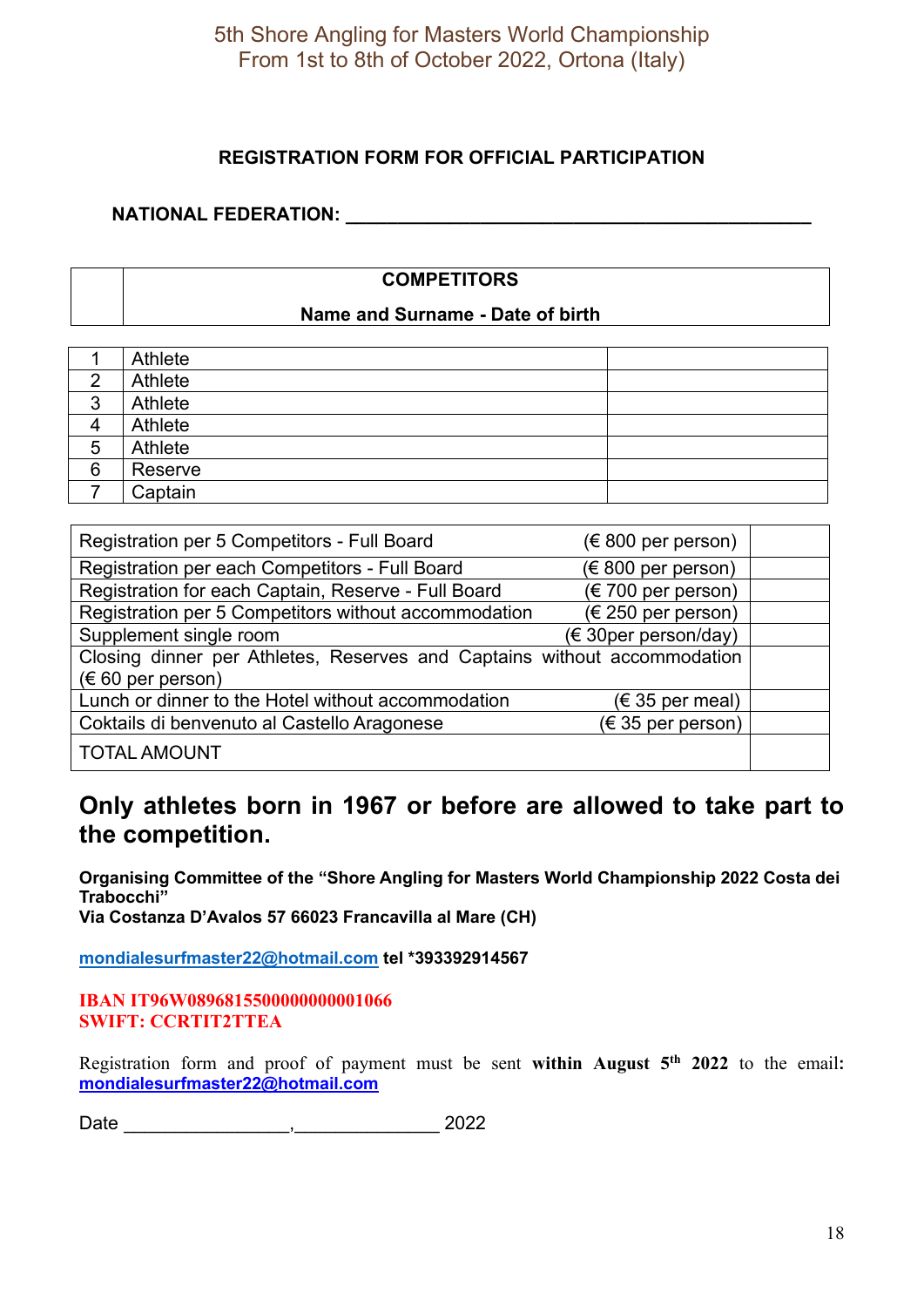### **BAITS ORDER FORM FOR THE TRAININGS**

### **FEDERATION NATIONAL:\_\_\_\_\_\_\_\_\_\_\_\_\_\_\_\_\_\_\_\_\_\_\_\_\_\_\_\_\_\_\_\_\_\_\_\_\_\_\_\_\_\_\_\_\_**

| <b>Type</b>            | N. boxes<br>On date | N. boxes<br>On date | N. boxes<br>On date | N. boxes<br>On date |
|------------------------|---------------------|---------------------|---------------------|---------------------|
| <b>Arenicola worms</b> |                     |                     |                     |                     |
| Korean worms           |                     |                     |                     |                     |
| <b>Sardines</b>        |                     |                     |                     |                     |
|                        |                     |                     |                     |                     |
|                        |                     |                     |                     |                     |

| Tipo                   | <b>Total boxes</b> | Price per box | Total |
|------------------------|--------------------|---------------|-------|
| <b>Arenicola worms</b> |                    | € 6.50        | €     |
| Korean worms           |                    | €4.50         | €     |
| <b>Sardines</b>        |                    | € 2.00        | €     |
| <b>Totale</b>          |                    |               | €     |

**Organising Committee of the "Shore Angling for Masters World Championship 2022 Costa dei Trabocchi"**

**Via Costanza D'Avalos 57 66023 Francavilla al Mare (CH)** 

**[mondialesurfmaster22@hotmail.com](mailto:mondialesurfmaster22@hotmail.com) tel \*393392914567**

**IBAN IT96W0896815500000000001066 SWIFT: CCRTIT2TTEA**

Registration form and proof of payment must be sent **within August 5th 2022** to the email**: [mondialesurfmaster22@hotmail.com](mailto:Mondialesurfmaster22@hotmail.com)**

Date \_\_\_\_\_\_\_\_\_\_\_\_\_\_\_\_,\_\_\_\_\_\_\_\_\_\_\_\_\_\_ 2022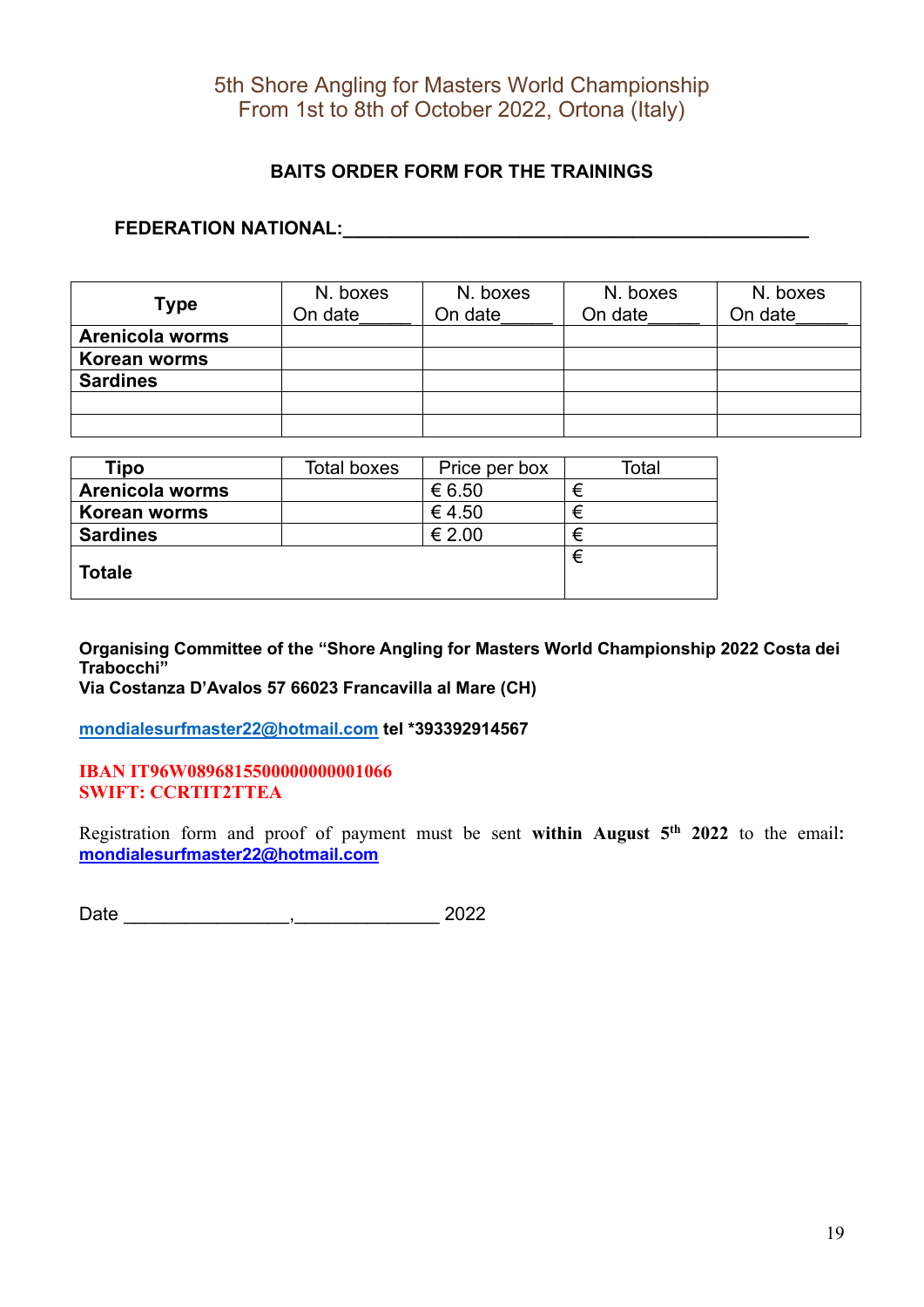### **REGISTRATION FORM FOR FAMILY AND ACCOMPANYING PERSONS**

| Name and Surname | <b>Observations</b> |
|------------------|---------------------|
|                  |                     |
|                  |                     |
|                  |                     |
|                  |                     |
|                  |                     |

| <b>Full Boards for Accompanying Persons</b>                           | $(\epsilon$ 700 per person) |  |
|-----------------------------------------------------------------------|-----------------------------|--|
| <b>Closing banquet for Accompanying Persons without accommodation</b> | $(60 \text{ per person})$   |  |
| <b>Lunch or dinner for Accompanying Persons without accommodation</b> | $(\epsilon$ 35 per meal)    |  |
| <b>Welcoming Coktails at the Aragonese Castle</b>                     | $(\epsilon$ 35 per person)  |  |
| <b>TOTAL AMOUNT</b>                                                   |                             |  |

**Organising Committee of the "Shore Angling for Masters World Championship 2022 Costa dei Trabocchi"**

**Via Costanza D'Avalos 57 66023 Francavilla al Mare (CH)** 

**[mondialesurfmaster22@hotmail.com](mailto:mondialesurfmaster22@hotmail.com) tel \*393392914567**

**IBAN IT96W0896815500000000001066 SWIFT: CCRTIT2TTEA**

Registration form and proof of payment must be sent **within August 5th 2022** to the email**: [mondialesurfmaster22@hotmail.com](mailto:Mondialesurfmaster22@hotmail.com)**

Date \_\_\_\_\_\_\_\_\_\_\_\_\_\_\_\_,\_\_\_\_\_\_\_\_\_\_\_\_\_\_ 2022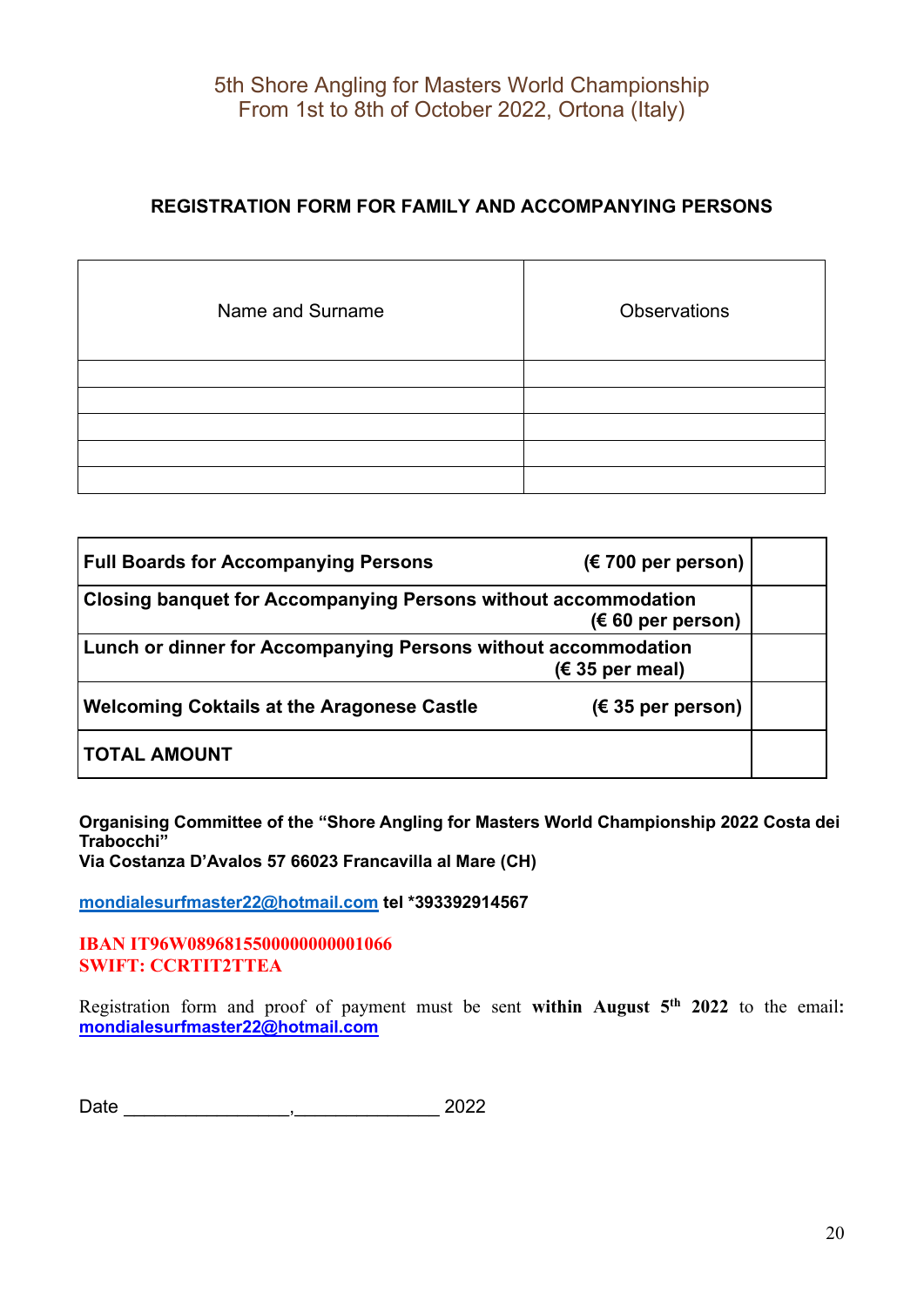**Scoring system:** 1 point to each undersized fish; for the fish the following CONVERSION TABLE will be used to change from cm to points to be awarded to each fish

| <b>Italian</b><br><b>Name</b><br><b>English</b><br><b>Name</b> | Aguglia                         | Anguilla<br>European    | <b>Balestra</b>    | <b>Bavosa</b><br><b>Ghiozzo</b><br><b>Blenny</b> | <b>Boga</b>     | Castagnola        | <b>Cefalo</b>      | Cernia          |
|----------------------------------------------------------------|---------------------------------|-------------------------|--------------------|--------------------------------------------------|-----------------|-------------------|--------------------|-----------------|
|                                                                | Garfish                         | eel                     | <b>Triggerfish</b> | Gobby                                            | <b>Bogue</b>    | <b>Damselfish</b> | <b>Grey Mullet</b> | <b>Grouper</b>  |
| Length cm                                                      | Points per fish Points per fish |                         | Points per fish    | Points per fish                                  | Points per fish | Points per fish   | Points per fish    | Points per fish |
| $\overline{7}$                                                 | 0                               | 0                       | 0                  | 0                                                | 0               | 0                 | 0                  | 0               |
| 8                                                              | 0                               | $\mathbf 0$             | $\mathbf 0$        | 0                                                | $\pmb{0}$       | 0                 | 0                  | $\bf{0}$        |
| 9                                                              | $\mathbf 0$                     | $\mathbf 0$             | 0                  | $\mathbf 0$                                      | $\mathbf{0}$    | $\mathbf 0$       | 0                  | $\mathbf 0$     |
| 10                                                             | $\pmb{0}$                       | $\mathbf 0$             | $\mathbf 0$        | 0                                                | $\mathbf 0$     | 0                 | 0                  | $\mathbf 0$     |
| 11                                                             | 0                               | $\mathbf 0$             | $\mathbf 0$        | 0                                                | $\mathbf 0$     | 0                 | 0                  | $\mathbf 0$     |
| $\overline{12}$                                                | 3                               | $\overline{\mathbf{2}}$ | $\overline{27}$    | $\overline{25}$                                  | 17              | $\overline{6}$    | 16                 | 46              |
| 13                                                             | $\overline{\mathbf{3}}$         |                         | 34                 | 32                                               |                 |                   | 20                 |                 |
|                                                                |                                 | 3                       |                    |                                                  | 22              | 8                 |                    | 58              |
| 14                                                             | 4                               | $\overline{\bf 4}$      | 43                 | 41                                               | 27              | 10                | 25                 | 72              |
| 15                                                             | 5                               | 5                       | 53                 | 50                                               | 33              | 12                | 31                 | 88              |
| 16                                                             | 6                               | 6                       | 65                 | 62                                               | 40              | 14                | 37                 | 107             |
| $\overline{17}$                                                | $\overline{\mathbf{8}}$         | $\overline{7}$          | 78                 | 75                                               | 48              | 17                | 44                 | 127             |
| 18                                                             | 9                               | 8                       | 94                 | 89                                               | 57              | 20                | 52                 | 150             |
| 19                                                             | 11                              | 10                      | 111                | 106                                              | 67              | 24                | 61                 | 175             |
| 20                                                             | 13                              | 12                      | 130                | 124                                              | 78              | 28                | 71                 | 203             |
| 21                                                             | 15                              | 14                      | 151                | 144                                              | 90              | 32                | 82                 | 234             |
| 22                                                             | 17                              | 16                      | 174                | 167                                              | 104             | 37                | 94                 | 268             |
| 23                                                             | 20                              | 18                      | 199                | 192                                              | 118             | 42                | 107                | 305             |
| 24                                                             | 23                              | 21                      | 227                | 219                                              | 134             | 48                | 121                | 345             |
| 25                                                             | 26                              | 24                      | 258                | 249                                              | 152             | 54                | 136                | 388             |
| 26                                                             | 30                              | 27                      | 291                | 282                                              | 170             | 61                | 153                | 434             |
| 27                                                             | 33                              | 30                      | 327                | 317                                              | 190             | 68                | 171                | 485             |
| 28                                                             | 37                              | 34                      | 366                | 355                                              | 212             | 76                | 190                | 538             |
| 29                                                             | 42                              | 38                      |                    | 397                                              | 235             | 85                | 211                | 596             |
| 30                                                             | 47                              | $\overline{42}$         | 408<br>453         | 441                                              | 260             | 94                | 232                | 657             |
|                                                                |                                 |                         |                    |                                                  |                 |                   |                    |                 |
| 31                                                             | 52                              | 47                      | 501                | 489                                              | 287             | 104               | 256                | 723             |
| 32                                                             | 57                              | 52                      | 553                | 540                                              | 315             | 114               | 281                | 792             |
| 33                                                             | 63                              | 57                      | 608                | 594                                              | 345             | 125               | 307                | 866             |
| 34                                                             | 69                              | 63                      | 667                | 653                                              | 377             | 137               | 335                | 945             |
| 35                                                             | 76                              | 69                      | 730                | 715                                              | 411             | 149               | 365                | 1027            |
| 36                                                             | 83                              | 76                      | 796                | 781                                              | 446             | 162               | 397                | 1114            |
| 37                                                             | 90                              | 82                      | 866                | 850                                              | 484             | 176               | 430                | 1206            |
| 38                                                             | 98                              | 90                      | 941                | 925                                              | 524             | 191               | 465                | 1303            |
| 39                                                             | 107                             | 97                      | 1019               | 1003                                             | 566             | 206               | 501                | 1405            |
| 40                                                             | $\frac{115}{115}$               | 106                     | 1102               | 1086                                             | 610             | 223               | 540                | 1512            |
| 41                                                             | 125                             | 114                     | 1189               | 1173                                             | 656             | 240               | 580                | 1624            |
| 42                                                             | 135                             | 123                     | 1281               | 1265                                             | 704             | 258               | 623                | 1741            |
| 43                                                             | 145                             | 133                     | 1378               | 1361                                             | 755             | 277               | 667                | 1864            |
| 44                                                             | 156                             | 143                     | 1479               | 1463                                             | 808             | 296               | 714                | 1992            |
| 45                                                             | 168                             | 154                     | 1586               | 1569                                             | 864             | 317               | 762                | 2126            |
| 46                                                             | 180                             | 165                     | 1697               | 1681                                             | 922             | 339               | 813                | 2266            |
| 47                                                             | 192                             | 176                     | 1814               | 1798                                             | 983             | 361               | 866                | 2412            |
| 48                                                             | 205                             | 189                     | 1935               | 1921                                             | 1046            | 385               | 921                | 2563            |
| 49                                                             | 219                             | 201                     | 2063               | 2049                                             | 1112            | 409               | 978                | 2721            |
| 50                                                             | 234                             | 215                     | 2196               | 2183                                             | 1180            | 435               | 1037               | 2885            |
| 51                                                             | 249                             | 229                     | 2334               | 2322                                             | 1252            | 462               | 1099               | 3055            |
| 52                                                             | 265                             | 243                     | 2478               | 2468                                             | 1326            | 489               | 1164               | 3232            |
| 53                                                             | 281                             | 259                     | 2629               | 2619                                             | 1403            | 518               | 1230               | 3415            |
| 54                                                             | 298                             | 274                     | 2785               | 2777                                             | 1483            | 548               | 1300               | 3605            |
|                                                                |                                 |                         |                    |                                                  |                 |                   |                    |                 |
| 55<br>56                                                       | 316                             | 291                     | 2947               | 2941                                             | 1565            | 579               | 1371               | 3801            |
|                                                                | 334                             | 308                     | 3116               | 3112                                             | 1651            | 611               | 1446               | 4005            |
| ${\bf 57}$                                                     | 354                             | 326                     | 3291               | 3289                                             | 1740            | 644               | 1523               | 4215            |
| 58                                                             | 374                             | 344                     | 3473               | 3473                                             | 1832            | 679               | 1602               | 4433            |
| 59                                                             | 394                             | 364                     | 3661               | 3664                                             | 1927            | 715               | 1684               | 4658            |
| 60                                                             | 416                             | 384                     | 3856               | 3862                                             | 2025            | 752               | 1769               | 4890            |
| 61                                                             | 438                             | 404                     | 4058               | 4067                                             | 2127            | 790               | 1857               | 5130            |
| 62                                                             | 461                             | 426                     | 4267               | 4279                                             | 2232            | 829               | 1948               | 5377            |
| 63                                                             | 485                             | 448                     | 4483               | 4499                                             | 2340            | 870               | 2041               | 5632            |
| 64                                                             | 510                             | 471                     | 4707               | 4726                                             | 2452            | 912               | 2137               | 5895            |
|                                                                |                                 |                         |                    |                                                  |                 |                   |                    |                 |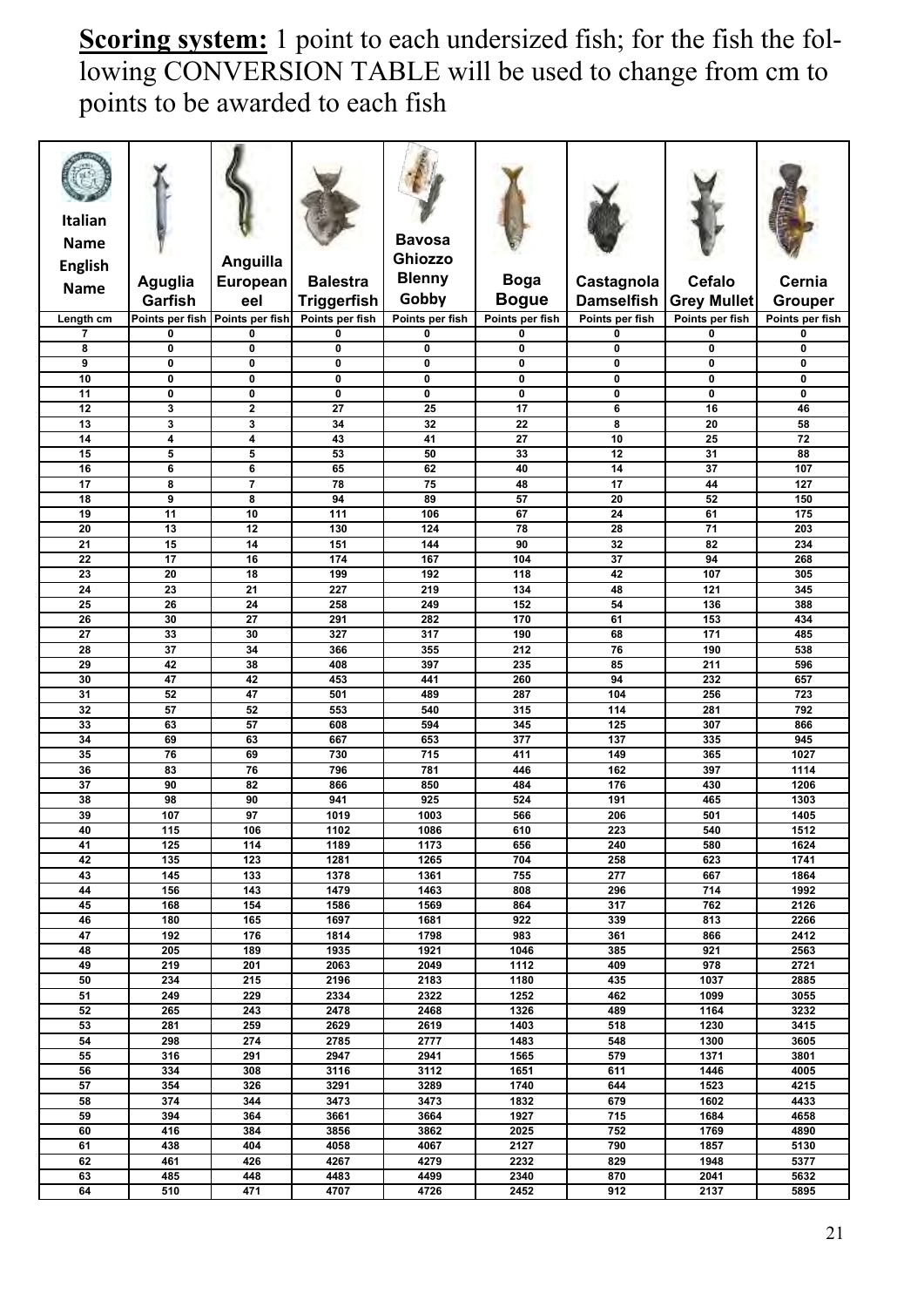| Italian<br><b>Name</b><br><b>English</b><br><b>Name</b> |                              | <b>Donzella</b><br>Mediterranean<br><b>Rainbow</b> | <b>Gattuccio</b><br>Small-        |                                                    | Leccia amia       | Leccia stella<br>Leerfish | Lucertola<br><b>Atlantic</b> | Mormora                           |
|---------------------------------------------------------|------------------------------|----------------------------------------------------|-----------------------------------|----------------------------------------------------|-------------------|---------------------------|------------------------------|-----------------------------------|
|                                                         | Cheppia<br><b>Twait Shad</b> | <b>Wrasse</b>                                      | <b>Spotted</b><br><b>Catshark</b> | Gronco<br><b>Conger Eel</b>                        | Leerfish          | <b>Star</b>               | lizardfish                   | <b>Striped</b><br><b>Seabream</b> |
| Length cm                                               | Points per fish              | Points per fish                                    | Points per fish                   | Points per fish                                    | Points per fish   | Points per fish           | Points per fish              | Punti a pesce                     |
| 7                                                       | 0                            | 0                                                  | 0                                 | 0                                                  | 0                 | 0                         | 0                            | 0                                 |
| 8<br>9                                                  | $\mathbf{0}$<br>0            | $\mathbf 0$<br>$\mathbf{0}$                        | $\mathbf 0$<br>0                  | $\mathbf{0}$<br>0                                  | $\mathbf{0}$<br>0 | $\mathbf{0}$<br>0         | 0<br>0                       | 0<br>0                            |
| 10                                                      | 0                            | $\mathbf{0}$                                       | $\mathbf 0$                       | 0                                                  | $\mathbf 0$       | 0                         | $\mathbf 0$                  | $\mathbf 0$                       |
| 11                                                      | $\mathbf{0}$                 | $\mathbf{0}$<br>15                                 | $\mathbf 0$                       | 0                                                  | $\mathbf 0$       | 0                         | 0                            | $\mathbf 0$                       |
| 12<br>13                                                | 12<br>16                     | $\overline{20}$                                    | 4<br>6                            | $\overline{\mathbf{2}}$<br>$\overline{\mathbf{2}}$ | 33<br>42          | 19<br>24                  | 13<br>18                     | 23<br>29                          |
| 14                                                      | $\overline{20}$              | 25                                                 | $\overline{\mathbf{z}}$           | $\overline{\mathbf{3}}$                            | 52                | 30                        | $\overline{22}$              | $\overline{37}$                   |
| 15<br>16                                                | 25<br>31                     | 31<br>39                                           | 9<br>11                           | 3<br>4                                             | 63<br>76          | 36<br>43                  | 28<br>35                     | 45<br>55                          |
| 17                                                      | 37                           | 47                                                 | 13                                | 5                                                  | 91                | 50                        | 43                           | 66                                |
| 18                                                      | 44                           | 56                                                 | 16                                | $6\phantom{1}6$                                    | 107               | 59                        | 52                           | 78                                |
| 19                                                      | 53                           | 67                                                 | 19                                | $\overline{7}$<br>8                                | 125               | 68                        | 62                           | 92                                |
| 20<br>$\overline{21}$                                   | 62<br>$\overline{72}$        | 78<br>92                                           | 23<br>26                          | 10                                                 | 145<br>167        | 78<br>90                  | 74<br>$\overline{87}$        | 107<br>124                        |
| 22                                                      | 84                           | 106                                                | 31                                | 11                                                 | 191               | 102                       | 101                          | 142                               |
| 23                                                      | 96                           | 122                                                | 35                                | 13                                                 | 217               | 115                       | 117                          | 163                               |
| 24<br>25                                                | 110<br>125                   | 140<br>159                                         | 41<br>46                          | 15<br>17                                           | 246<br>277        | 129<br>144                | 135<br>155                   | 185<br>209                        |
| 26                                                      | 141                          | 180                                                | 52                                | 19                                                 | 310               | 160                       | 176                          | 235                               |
| $\overline{27}$                                         | 159                          | 203                                                | 59                                | 22                                                 | 346               | 178                       | 200                          | 264                               |
| 28                                                      | 179                          | 228                                                | 67                                | 24                                                 | 384               | 196                       | 226                          | 294                               |
| 29<br>30                                                | 199<br>222                   | 255<br>284                                         | 74<br>83                          | 27<br>31                                           | 425<br>469        | 216<br>237                | 254<br>284                   | 327<br>362                        |
| 31                                                      | 246                          | 315                                                | 92                                | 34                                                 | 515               | 259                       | 317                          | 399                               |
| 32                                                      | 272                          | 349                                                | 102                               | 38                                                 | 565               | 283                       | 352                          | 439                               |
| 33<br>34                                                | 299<br>329                   | 384<br>423                                         | 113<br>124                        | 42<br>46                                           | 618<br>673        | 308<br>334                | 390<br>431                   | 482<br>527                        |
| 35                                                      | 360                          | 463                                                | 136                               | 50                                                 | 732               | 361                       | 475                          | 575                               |
| 36                                                      | 394                          | 507                                                | 149                               | 55                                                 | 795               | 390                       | 521                          | 626                               |
| 37<br>38                                                | 429<br>467                   | 553<br>602                                         | 163<br>177                        | 60<br>66                                           | 860<br>929        | 420<br>452                | 571<br>624                   | 680<br>737                        |
| 39                                                      | 506                          | 653                                                | 193                               | 71                                                 | 1002              | 485                       | 681                          | 797                               |
| 40                                                      | 548                          | 708                                                | 209                               | 78                                                 | 1078              | 520                       | 741                          | 860                               |
| 41                                                      | 593                          | 766                                                | 226                               | 84                                                 | 1158              | 556                       | 804                          | 926                               |
| 42<br>43                                                | 639<br>688                   | 827<br>891                                         | 245<br>264                        | 91<br>98                                           | 1241<br>1329      | 594<br>634                | 871<br>942                   | 996<br>1069                       |
| 44                                                      | 740                          | 958                                                | 284                               | 106                                                | 1420              | 675                       | 1017                         | 1146                              |
| 45                                                      | 794                          | 1029                                               | 305                               | 114                                                | 1516              | 717                       | 1096                         | 1226                              |
| 46<br>47                                                | 851<br>911                   | 1103<br>1181                                       | 327<br>351                        | $\overline{122}$<br>131                            | 1615<br>1719      | 762<br>808                | 1180<br>1267                 | 1310<br>1397                      |
| 48                                                      | 973                          | 1263                                               | 375                               | 140                                                | 1827              | 855                       | 1359                         | 1489                              |
| 49                                                      | 1038                         | 1348                                               | 401                               | 150                                                | 1939              | 905                       | 1456                         | 1584                              |
| 50<br>51                                                | 1106<br>1178                 | 1438<br>1531                                       | 428<br>456                        | 160<br>170                                         | 2056<br>2177      | 956<br>1009               | 1558<br>1664                 | 1683<br>1787                      |
| 52                                                      | 1252                         | 1628                                               | 485                               | 181                                                | 2303              | 1064                      | 1775                         | 1894                              |
| 53                                                      | 1329                         | 1730                                               | 516                               | 193                                                | 2434              | 1121                      | 1891                         | 2006                              |
| 54                                                      | 1410                         | 1836                                               | 548                               | 205                                                | 2569              | 1180                      | 2013                         | 2122                              |
| 55<br>56                                                | 1493<br>1580                 | 1946<br>2060                                       | 581<br>616                        | 218<br>231                                         | 2709<br>2854      | 1241<br>1303              | 2140<br>2272                 | 2242<br>2367                      |
| 57                                                      | 1671                         | 2179                                               | 652                               | 244                                                | 3004              | 1368                      | 2410                         | 2497                              |
| 58                                                      | 1765                         | 2303                                               | 689                               | 259                                                | 3159              | 1434                      | 2554                         | 2631                              |
| 59<br>60                                                | 1862<br>1964                 | 2432<br>2565                                       | 728<br>769                        | 273<br>289                                         | 3319<br>3485      | 1503<br>1573              | 2704<br>2859                 | 2770<br>2913                      |
| 61                                                      | 2068                         | 2703                                               | 811                               | 304                                                | 3655              | 1646                      | 3021                         | 3062                              |
| 62                                                      | 2177                         | 2846                                               | 854                               | 321                                                | 3832              | 1720                      | 3190                         | 3216                              |
| 63<br>64                                                | 2289<br>2406                 | 2995<br>3148                                       | 899<br>946                        | 338<br>356                                         | 4013<br>4200      | 1797<br>1876              | 3364<br>3545                 | 3374<br>3538                      |
| 65                                                      | 2526                         | 3307                                               | 994                               | 374                                                | 4393              | 1957                      | 3733                         | 3707                              |
| 66                                                      | 2650                         | 3471                                               | 1044                              | 393                                                | 4592              | 2041                      | 3928                         | 3881                              |
| 67                                                      | 2778                         | 3641                                               | 1096                              | 413                                                | 4796              | 2126                      | 4130                         | 4061                              |
| 68<br>69                                                | 2911<br>3048                 | 3816<br>3997                                       | 1149<br>1204                      | 433<br>454                                         | 5006<br>5222      | 2214<br>2304              | 4339<br>4555                 | 4246<br>4436                      |
|                                                         |                              |                                                    |                                   |                                                    |                   |                           |                              |                                   |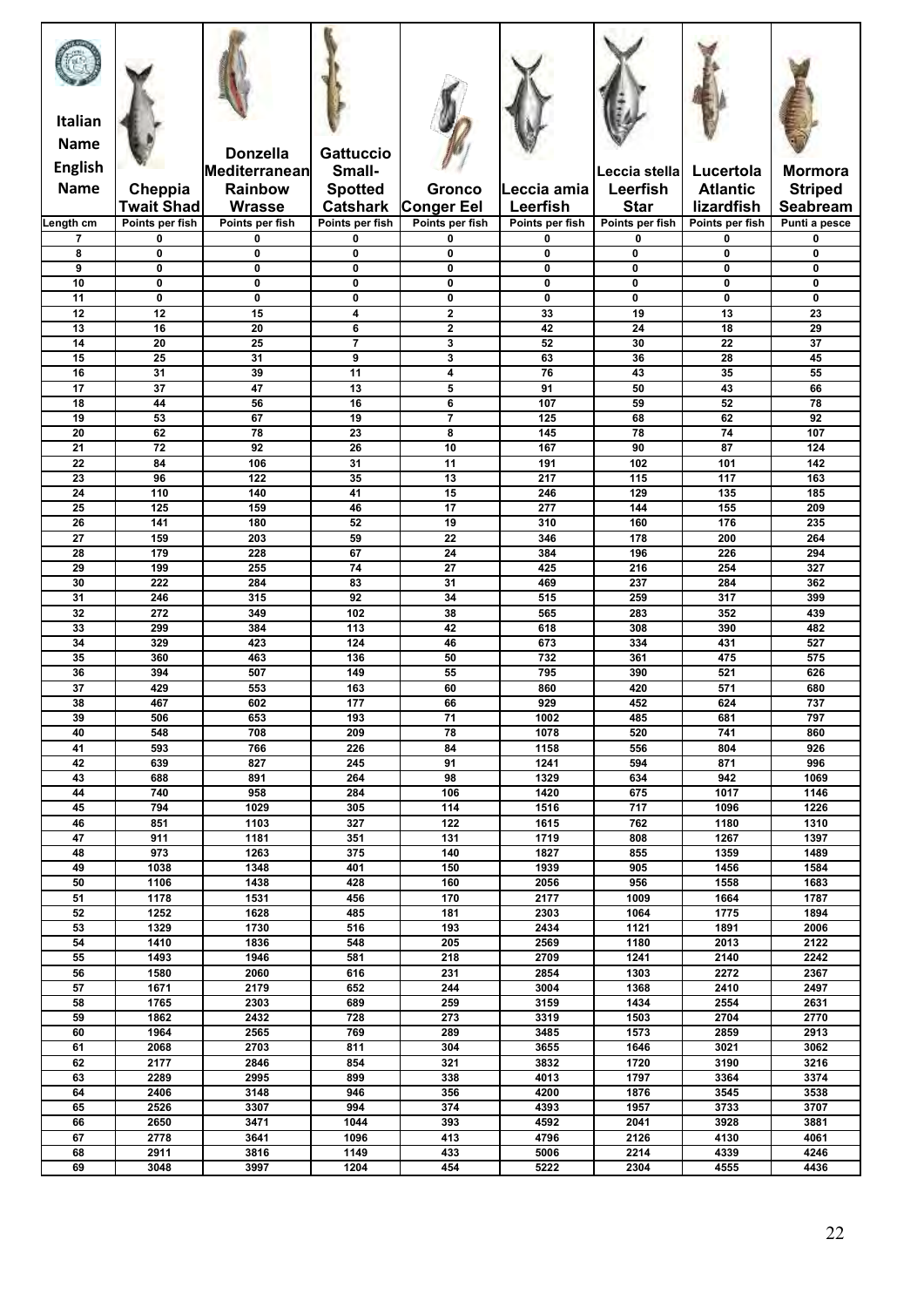| <b>Italian</b><br><b>Name</b><br><b>English</b><br><b>Name</b> | <b>Menola</b><br><b>Picarel</b> | <b>Mustela</b><br><b>Forkbeard</b> | <b>Nasello</b><br><b>Hake</b> | Ombrina<br><b>Bocca D'oro</b><br>Shi Drum<br>old | Occhiata<br>Saddled<br><b>Seabream</b> | Ombrina<br><b>Shi Drum</b> | Orata<br><b>Gilthead</b><br>Seabream | Pagro<br><b>Red Porgy</b> |
|----------------------------------------------------------------|---------------------------------|------------------------------------|-------------------------------|--------------------------------------------------|----------------------------------------|----------------------------|--------------------------------------|---------------------------|
| Length cm                                                      | Points per fish                 | Points per fish                    | Points per fish               | Points per fish                                  | Points per fish                        | Points per fish            | Points per fish                      | Punti a pesce             |
| $\overline{7}$                                                 | $\mathbf 0$                     | 0                                  | 0                             | 0                                                | 0                                      | 0                          | 0                                    | 0                         |
| 8                                                              | $\mathbf 0$                     | 0                                  | 0                             | 0                                                | $\mathbf{0}$                           | $\mathbf{0}$               | 0                                    | $\mathbf{0}$              |
| 9<br>10                                                        | $\mathbf 0$<br>0                | 0<br>0                             | 0<br>0                        | 0<br>0                                           | $\mathbf 0$<br>$\mathbf 0$             | 0<br>0                     | $\mathbf 0$<br>0                     | 0<br>0                    |
| 11                                                             | $\mathbf 0$                     | 0                                  | 0                             | 0                                                | $\mathbf 0$                            | 0                          | 0                                    | $\mathbf{0}$              |
| 12                                                             | 18                              | 17                                 | 9                             | 16                                               | 24                                     | 20                         | 22                                   | 45                        |
| 13                                                             | 23                              | $\overline{21}$                    | 12                            | $\overline{21}$                                  | 30                                     | 25                         | 29                                   | 58                        |
| 14                                                             | 29                              | 27                                 | 15                            | 26                                               | 37                                     | 31                         | 37                                   | 72                        |
| 15                                                             | 36                              | 34                                 | 19<br>24                      | 33                                               | 45                                     | 39<br>47                   | 46                                   | 90                        |
| 16<br>17                                                       | 44<br>54                        | 41<br>50                           | 29                            | 40<br>48                                         | 54<br>65                               | 56                         | 57<br>70                             | 110<br>132                |
| 18                                                             | 64                              | 59                                 | 35                            | 57                                               | 76                                     | 66                         | 85                                   | 158                       |
| 19                                                             | 76                              | 70                                 | 42                            | 67                                               | 89                                     | 78                         | 102                                  | 187                       |
| 20                                                             | 89                              | 83                                 | 49                            | $\overline{78}$                                  | 104                                    | 91                         | 121                                  | 219                       |
| 21                                                             | 104                             | 96                                 | 58                            | 91                                               | 119                                    | 105                        | 142                                  | 255                       |
| $\overline{22}$<br>23                                          | 121<br>139                      | 112<br>128                         | 67<br>77                      | 105<br>120                                       | 136<br>155                             | 121<br>138                 | 166<br>193                           | 295<br>338                |
| 24                                                             | 159                             | 146                                | 89                            | 136                                              | 175                                    | 157                        | 222                                  | 386                       |
| 25                                                             | 181                             | 166                                | 101                           | 155                                              | 197                                    | 177                        | 254                                  | 438                       |
| 26                                                             | 205                             | 188                                | 115                           | 174                                              | 221                                    | 199                        | 290                                  | 495                       |
| 27                                                             | 230                             | 212                                | 130                           | 196                                              | 247                                    | 223                        | 329                                  | 556                       |
| 28                                                             | 258                             | 238                                | 146                           | 219                                              | 274                                    | 248                        | 371                                  | 623                       |
| 29<br>30                                                       | 289<br>321                      | 265<br>295                         | 164<br>183                    | 243<br>270                                       | 303<br>334                             | 276<br>305                 | 417<br>467                           | 695<br>772                |
| 31                                                             | 356                             | 327                                | 203                           | 298                                              | 368                                    | 337                        | 521                                  | 854                       |
| 32                                                             | 394                             | 361                                | 225                           | 328                                              | 403                                    | 370                        | 579                                  | 943                       |
| 33                                                             | 434                             | 398                                | 249                           | 361                                              | 440                                    | 406                        | 642                                  | 1038                      |
| 34                                                             | 477                             | 437                                | 274                           | 395                                              | 480                                    | 444                        | 709                                  | 1138                      |
| 35                                                             | 523                             | 478                                | 301                           | 432                                              | 522                                    | 484                        | 781                                  | 1246                      |
| 36<br>37                                                       | 571<br>623                      | 522<br>569                         | 330<br>360                    | 471<br>512                                       | 566<br>613                             | 526<br>571                 | 859<br>941                           | 1359<br>1480              |
| 38                                                             | 677                             | 619                                | 393                           | 555                                              | 662                                    | 618                        | 1028                                 | 1608                      |
| 39                                                             | 735                             | 671                                | 427                           | 601                                              | 714                                    | 668                        | 1121                                 | 1743                      |
| 40                                                             | 797                             | 727                                | 464                           | 649                                              | 768                                    | 721                        | 1220                                 | 1885                      |
| 41                                                             | 861                             | 785                                | 502                           | 700                                              | 825                                    | 776                        | 1325                                 | 2036                      |
| 42                                                             | 929                             | 847                                | 543                           | 753                                              | 884                                    | 834                        | 1436                                 | 2194                      |
| 43<br>44                                                       | 1001<br>1076                    | 912<br>980                         | 586<br>631                    | 809<br>868                                       | 946<br>1011                            | 894<br>958                 | 1553<br>1677                         | 2360<br>2535              |
| 45                                                             | 1155                            | 1051                               | 679                           | 930                                              | 1079                                   | 1024                       | 1808                                 | 2718                      |
| 46                                                             | 1238                            | 1126                               | 729                           | 994                                              | 1150                                   | 1094                       | 1945                                 | 2910                      |
| 47                                                             | 1325                            | 1205                               | 782                           | 1062                                             | 1224                                   | 1166                       | 2090                                 | 3111                      |
| 48                                                             | 1416                            | 1287                               | 837                           | 1132                                             | 1300                                   | 1242                       | 2242                                 | 3321                      |
| 49                                                             | 1511                            | 1373                               | 895                           | 1206                                             | 1380                                   | 1321                       | 2402                                 | 3541                      |
| 50<br>51                                                       | 1611<br>1715                    | 1463<br>1556                       | 955<br>1018                   | 1283<br>1363                                     | 1463<br>1549                           | 1403<br>1488               | 2569<br>2745                         | 3770<br>4009              |
| 52                                                             | 1823                            | 1654                               | 1085                          | 1446                                             | 1639                                   | 1577                       | 2929                                 | 4258                      |
| 53                                                             | 1936                            | 1756                               | 1154                          | 1532                                             | 1732                                   | 1669                       | 3121                                 | 4518                      |
| 54                                                             | 2054                            | 1862                               | 1226                          | 1622                                             | 1828                                   | 1765                       | 3322                                 | 4788                      |
| 55                                                             | 2176                            | 1972                               | 1301                          | 1716                                             | 1927                                   | 1864                       | 3531                                 | 5068                      |
| 56                                                             | 2303                            | 2087                               | 1379                          | 1813                                             | 2030                                   | 1967                       | 3750                                 | 5360                      |
| 57<br>58                                                       | 2436<br>2573                    | 2206<br>2329                       | 1460<br>1545                  | 1913<br>2018                                     | 2137<br>2247                           | 2074<br>2185               | 3978<br>4216                         | 5663<br>5977              |
| 59                                                             | 2716                            | 2457                               | 1633                          | 2126                                             | 2361                                   | 2299                       | 4464                                 | 6303                      |
| 60                                                             | 2864                            | 2590                               | 1724                          | 2238                                             | 2478                                   | 2417                       | 4721                                 | 6640                      |
| 61                                                             | 3017                            | 2728                               | 1819                          | 2354                                             | 2599                                   | 2540                       | 4989                                 | 6990                      |
| 62                                                             | 3176                            | 2871                               | 1917                          | 2473                                             | 2724                                   | 2666                       | 5267                                 | 7352                      |
| 63<br>64                                                       | 3341<br>3511                    | 3018<br>3171                       | 2019<br>2125                  | 2597<br>2725                                     | 2853<br>2986                           | 2796<br>2931               | 5556<br>5856                         | 7726<br>8114              |
| 65                                                             | 3687                            | 3329                               | 2234                          | 2857                                             | 3123                                   | 3070                       | 6167                                 | 8514                      |
| 66                                                             | 3869                            | 3492                               | 2348                          | 2993                                             | 3264                                   | 3213                       | 6489                                 | 8927                      |
| 67                                                             | 4057                            | 3661                               | 2465                          | 3134                                             | 3409                                   | 3360                       | 6823                                 | 9354                      |
| 68                                                             | 4251                            | 3835                               | 2586                          | 3279                                             | 3558                                   | 3512                       | 7169                                 | 9794                      |
| 69                                                             | 4451                            | 4015                               | 2711                          | 3428                                             | 3711                                   | 3669                       | 7527                                 | 10248                     |
| 70<br>71                                                       | 4658                            | 4200                               | 2840                          | 3582                                             | 3869                                   | 3830                       | 7897<br>8280                         | 10717                     |
|                                                                | 4872                            | 4391                               | 2974                          | 3741                                             | 4031                                   | 3995                       |                                      | 11199                     |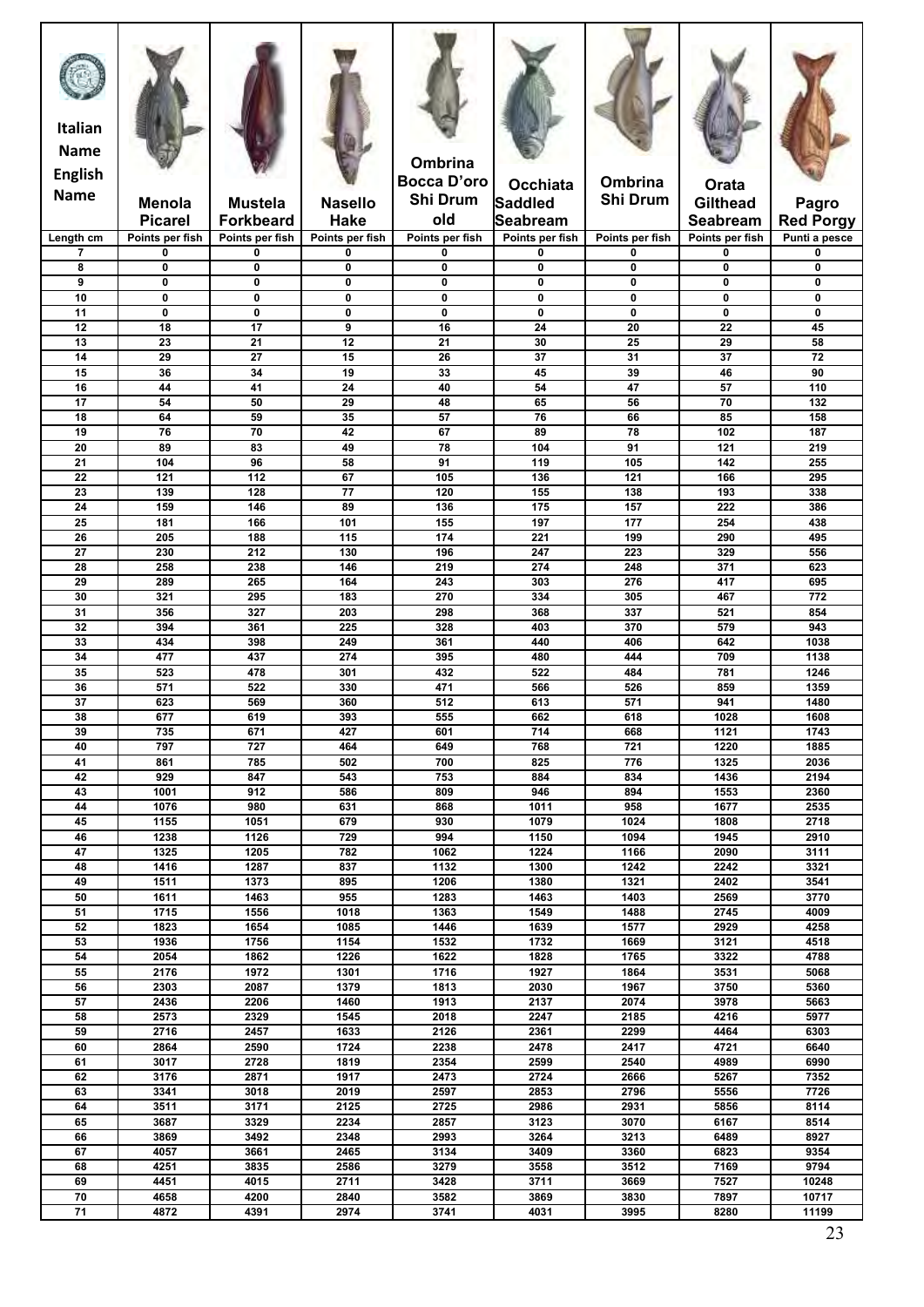| Italian<br><b>Name</b><br><b>English</b> |                            |                                  |                                     |                                    |                           |                                        |                                |                               |
|------------------------------------------|----------------------------|----------------------------------|-------------------------------------|------------------------------------|---------------------------|----------------------------------------|--------------------------------|-------------------------------|
| <b>Name</b>                              | Pagelli                    |                                  | <b>Pettine</b>                      | <b>Razza Trigone</b>               | <b>Sciarrano</b>          |                                        | Sogliola                       | <b>Salpa</b>                  |
|                                          | Common                     | Perchia                          | <b>Pearly</b>                       | Trigone -                          | <b>Painter</b>            | <b>Scorfano</b>                        | Common                         | <b>Salema</b>                 |
| Length cm                                | Pandora<br>Points per fish | <b>Comber</b><br>Points per fish | <b>Razorfish</b><br>Points per fish | <b>Stingray</b><br>Points per fish | Comber<br>Points per fish | <b>Scorpionfish</b><br>Points per fish | <b>Sole</b><br>Points per fish | <b>Porgy</b><br>Punti a pesce |
| 7                                        | 0                          | 0                                | 0                                   | 0                                  | 0                         | 0                                      | 0                              | 0                             |
| 8                                        | 0                          | 0                                | 0                                   | 0                                  | 0                         | 0                                      | $\mathbf 0$                    | 0                             |
| 9<br>10                                  | 0<br>0                     | 0<br>0                           | 0<br>$\mathbf 0$                    | 0<br>0                             | 0<br>0                    | $\mathbf 0$<br>$\mathbf 0$             | $\mathbf{0}$<br>0              | 0<br>0                        |
| 11                                       | 0                          | 0                                | $\mathbf 0$                         | 0                                  | $\mathbf 0$               | $\mathbf 0$                            | $\mathbf 0$                    | $\mathbf 0$                   |
| 12                                       | 26                         | 24                               | 20                                  | 6                                  | 22                        | 30                                     | 14                             | 29                            |
| 13                                       | 33                         | 31                               | 26                                  | 8                                  | 28                        | 38                                     | 18                             | 37                            |
| 14<br>15                                 | 41<br>49                   | 39<br>48                         | 32<br>39                            | 10<br>12                           | 34<br>42                  | 48<br>59                               | 22<br>28                       | 46<br>58                      |
| 16                                       | 59                         | 59                               | 47                                  | 15                                 | 52                        | 72                                     | 34                             | 71                            |
| 17                                       | 70                         | 72                               | 56                                  | 19                                 | 62                        | 87                                     | 40                             | 85                            |
| 18                                       | 82                         | 86                               | 67                                  | 23                                 | 74                        | 103                                    | 48                             | 102                           |
| 19<br>20                                 | 96<br>111                  | 102<br>120                       | 78<br>91                            | 27<br>32                           | 87<br>102                 | 122<br>143                             | 57<br>66                       | 121<br>142                    |
| 21                                       | 127                        | 140                              | 105                                 | 38                                 | 118                       | 165                                    | 77                             | 166                           |
| 22                                       | 145                        | 162                              | 120                                 | 44                                 | 136                       | 191                                    | 89                             | 192                           |
| 23<br>24                                 | 164<br>185                 | 187<br>214                       | 137<br>155                          | 52<br>59                           | 155<br>176                | 218<br>249                             | 102<br>116                     | 221<br>253                    |
| 25                                       | 207                        | 243                              | 175                                 | 68                                 | 200                       | 282                                    | 131                            | 287                           |
| 26                                       | 232                        | 275                              | 196                                 | 78                                 | 225                       | 318                                    | 148                            | 325                           |
| 27                                       | 258                        | 310                              | 219                                 | 88                                 | 252                       | 356                                    | 166                            | 366                           |
| 28<br>29                                 | 285<br>315                 | 348<br>389                       | 244<br>270                          | 100<br>112                         | 281<br>313                | 398<br>443                             | 186<br>207                     | 411<br>459                    |
| 30                                       | 347                        | 433                              | 298                                 | 125                                | 347                       | 491                                    | 229                            | 510                           |
| 31                                       | 380                        | 480                              | 329                                 | 140                                | 383                       | 543                                    | 254                            | 566                           |
| 32<br>33                                 | 416<br>453                 | 531<br>585                       | 361<br>395                          | 155<br>172                         | 422<br>463                | 598<br>657                             | 279<br>307                     | 625<br>689                    |
| 34                                       | 493                        | 643                              | 431                                 | 190                                | 507                       | 720                                    | 336                            | 756                           |
| 35                                       | 535                        | 704                              | 469                                 | 210                                | 553                       | 786                                    | 368                            | 829                           |
| 36                                       | 579                        | 770                              | 509                                 | 230                                | 603                       | 857                                    | 401                            | 905                           |
| $\overline{37}$<br>38                    | 626<br>674                 | 839<br>913                       | 552<br>597                          | 252<br>276                         | 655<br>710                | 932<br>1011                            | 436<br>473                     | 987<br>1073                   |
| 39                                       | 726                        | 991                              | 644                                 | 301                                | 768                       | 1094                                   | 512                            | 1165                          |
| 40                                       | 779                        | 1074                             | 694                                 | 328                                | 829                       | 1182                                   | 553                            | 1261                          |
| 41                                       | 835                        | 1161                             | 746                                 | 356                                | 894                       | 1274                                   | 596                            | 1363                          |
| 42<br>43                                 | 894<br>955                 | 1253<br>1350                     | 800<br>858                          | 385<br>417                         | 961<br>1032               | 1372<br>1474                           | 642<br>690                     | 1470<br>1583                  |
| 44                                       | 1019                       | 1451                             | 917                                 | 450                                | 1107                      | 1581                                   | 740                            | 1702                          |
| 45                                       | 1086                       | 1558                             | 980                                 | 485                                | 1185                      | 1693                                   | 792                            | 1827                          |
| 46<br>47                                 | 1155<br>1227               | 1670<br>1788                     | 1045<br>1113                        | 522<br>561                         | 1267<br>1352              | 1810<br>1933                           | 848<br>905                     | 1958<br>2095                  |
| 48                                       | 1302                       | 1911                             | 1184                                | 602                                | 1441                      | 2061                                   | 965                            | 2238                          |
| 49                                       | 1380                       | 2039                             | 1258                                | 645                                | 1534                      | 2195                                   | 1028                           | 2388                          |
| 50                                       | 1461                       | 2174                             | 1335                                | 690                                | 1631                      | 2335                                   | 1094                           | 2545                          |
| 51<br>52                                 | 1544<br>1631               | 2314<br>2461                     | 1415<br>1497                        | 737<br>787                         | 1731<br>1836              | 2480<br>2632                           | 1162<br>1233                   | 2708<br>2879                  |
| 53                                       | 1721                       | 2613                             | 1584                                | 838                                | 1945                      | 2789                                   | 1307                           | 3057                          |
| 54                                       | 1814                       | 2772                             | 1673                                | 892                                | 2059                      | 2953                                   | 1384                           | 3242                          |
| 55                                       | 1910                       | 2938                             | 1765                                | 949                                | 2176                      | 3123                                   | 1463                           | 3435                          |
| 56<br>57                                 | 2010<br>2112               | 3110<br>3289                     | 1861<br>1960                        | 1008<br>1069                       | 2299<br>2425              | 3299<br>3482                           | 1546<br>1632                   | 3635<br>3843                  |
| 58                                       | 2218                       | 3475                             | 2063                                | 1133                               | 2556                      | 3672                                   | 1721                           | 4059                          |
| 59                                       | 2328                       | 3668                             | 2169                                | 1199                               | 2692                      | 3869                                   | 1814                           | 4283                          |
| 60                                       | 2441                       | 3868                             | 2278                                | 1269                               | 2833                      | 4072                                   | 1909                           | 4516                          |
| 61<br>62                                 | 2557<br>2677               | 4075<br>4290                     | 2392<br>2508                        | 1341<br>1416                       | 2979<br>3129              | 4283<br>4501                           | 2008<br>2111                   | 4757<br>5007                  |
| 63                                       | 2800                       | 4512                             | 2629                                | 1493                               | 3284                      | 4726                                   | 2217                           | 5265                          |
| 64                                       | 2927                       | 4743                             | 2753                                | 1574                               | 3445                      | 4958                                   | 2326                           | 5533                          |
| 65                                       | 3058                       | 4981                             | 2881                                | 1658                               | 3611                      | 5199                                   | 2439                           | 5809                          |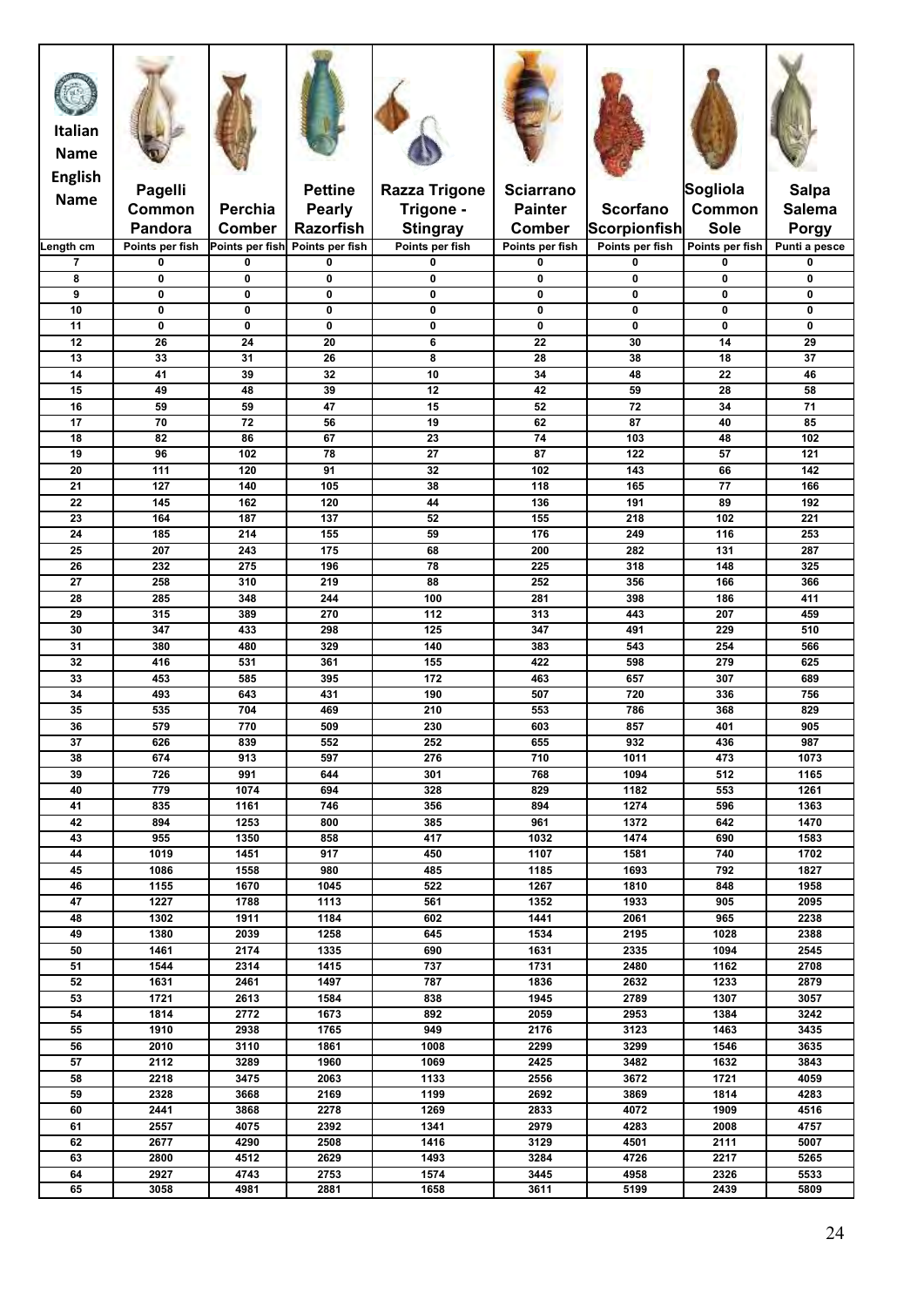| <b>Italian</b><br><b>Name</b><br><b>English</b><br><b>Name</b> | Saraghi<br>White            | <b>Serra</b>                | Spigola<br><b>European</b> |                            | Sugarello<br>Horse | <b>Tordo</b>     | <b>Torpedine</b><br><b>Marbled</b><br><b>Electric</b> | <b>Triglia</b>    |
|----------------------------------------------------------------|-----------------------------|-----------------------------|----------------------------|----------------------------|--------------------|------------------|-------------------------------------------------------|-------------------|
|                                                                | Seabream                    | <b>Bluefish</b>             | <b>Seabass</b>             | Sgombro<br><b>Mackerel</b> | Mackerel           | wrasse           | Ray                                                   | <b>Red Mullet</b> |
| Length cm                                                      | Points per fish             | Points per fish             | Points per fish            | Points per fish            | Points per fish    | Points per fish  | Points per fish                                       | Punti a pesce     |
| $\overline{7}$                                                 | 0                           | $\mathbf 0$                 | 0                          | 0                          | 0                  | 0                | 0                                                     | 0                 |
| 8                                                              | 0                           | $\mathbf 0$                 | 0                          | 0                          | 0                  | $\mathbf 0$      | 0                                                     | 0                 |
| 9                                                              | $\mathbf 0$                 | $\mathbf 0$                 | 0                          | 0                          | 0                  | $\mathbf 0$      | 0                                                     | 0                 |
| 10<br>11                                                       | $\mathbf{0}$<br>$\mathbf 0$ | $\mathbf{0}$<br>$\mathbf 0$ | $\mathbf{0}$<br>0          | 0<br>0                     | 0<br>0             | 0<br>$\mathbf 0$ | 0<br>0                                                | 0<br>0            |
| 12                                                             | 31                          | 15                          | 23                         | 9                          | 14                 | 25               | 6                                                     | 22                |
| 13                                                             | 39                          | 19                          | 30                         | 12                         | 18                 | 32               | 8                                                     | 28                |
| 14                                                             | 49                          | 24                          | 38                         | 16                         | 22                 | 40               | 10                                                    | 35                |
| 15                                                             | 61                          | 30                          | 47                         | 20                         | 27                 | 48               | 12                                                    | 42                |
| 16<br>17                                                       | 74<br>89                    | 36<br>44                    | 58<br>70                   | 24<br>30                   | 33<br>39           | 58<br>69         | 14<br>17                                              | 52<br>62          |
| 18                                                             | 106                         | 52                          | 83                         | $\overline{37}$            | 47                 | 82               | 20                                                    | $\overline{73}$   |
| 19                                                             | 126                         | 61                          | 99                         | 44                         | 55                 | 96               | 24                                                    | 86                |
| 20                                                             | 147                         | 72                          | 116                        | 52                         | 63                 | 111              | 28                                                    | 100               |
| 21                                                             | 171                         | 83                          | 135                        | 62                         | 73                 | 128              | 32                                                    | 116               |
| 22                                                             | 197                         | 96                          | 157                        | 72                         | 84                 | 147              | 37                                                    | 133               |
| 23<br>24                                                       | 226<br>257                  | 110<br>125                  | 180<br>206                 | 84<br>97                   | 96<br>109          | 167<br>189       | 43<br>48                                              | 152<br>173        |
| 25                                                             | 292                         | 142                         | 234                        | 111                        | 122                | 213              | 55                                                    | 195               |
| 26                                                             | 329                         | 160                         | 265                        | 127                        | 137                | 239              | 62                                                    | 220               |
| 27                                                             | 369                         | 179                         | 299                        | 145                        | 153                | 267              | 69                                                    | 246               |
| 28                                                             | 413                         | 200                         | 335                        | 164                        | 171                | 296              | 77                                                    | 274               |
| 29                                                             | 460                         | 223                         | 374                        | 184                        | 189                | 328              | 85                                                    | 305               |
| 30<br>31                                                       | 510<br>564                  | 247<br>273                  | 416<br>461                 | 207<br>231                 | 209<br>230         | 362<br>398       | 95<br>104                                             | 337<br>372        |
| 32                                                             | 622                         | 301                         | 510                        | 258                        | 253                | 437              | 115                                                   | 409               |
| 33                                                             | 684                         | 331                         | 562                        | 286                        | 277                | 478              | 126                                                   | 448               |
| 34                                                             | 749                         | 363                         | 617                        | 317                        | 302                | 521              | 138                                                   | 490               |
| 35                                                             | 819                         | 396                         | 676                        | 349                        | 329                | 567              | 150                                                   | 534               |
| 36                                                             | 893                         | 432                         | 738                        | 384                        | 357                | 615              | 163                                                   | 581               |
| 37<br>38                                                       | 971<br>1054                 | 470<br>509                  | 805<br>875                 | 422<br>462                 | 387<br>419         | 666<br>720       | 177<br>192                                            | 631<br>683        |
| 39                                                             | 1142                        | 551                         | 950                        | 504                        | 452                | 776              | 208                                                   | 738               |
| 40                                                             | 1234                        | 596                         | 1029                       | 550                        | 487                | 836              | 224                                                   | 796               |
| 41                                                             | 1331                        | 642                         | 1112                       | 598                        | 524                | 898              | 241                                                   | 857               |
| 42                                                             | 1433                        | 692                         | 1199                       | 649                        | 562                | 963              | 259                                                   | 921               |
| 43                                                             | 1540                        | 743                         | 1292                       | 703                        | 603                | 1031             | 278                                                   | 988               |
| 44<br>45                                                       | 1653<br>1771                | 797<br>854                  | 1388<br>1490               | 760<br>820                 | 645<br>689         | 1102<br>1177     | 298<br>319                                            | 1058<br>1132      |
| 46                                                             | 1894                        | 913                         | 1597                       | 883                        | 735                | 1254             | 341                                                   | 1209              |
| 47                                                             | 2023                        | 975                         | 1709                       | 950                        | 783                | 1335             | 363                                                   | 1289              |
| 48                                                             | 2158                        | 1040                        | 1826                       | 1021                       | 833                | 1420             | 387                                                   | 1372              |
| 49                                                             | 2299                        | 1108                        | 1948                       | 1095                       | 885                | 1507             | 412                                                   | 1460              |
| 50<br>51                                                       | 2446<br>2600                | 1178<br>1252                | 2076<br>2209               | 1172<br>1254               | 939<br>995         | 1599<br>1693     | 438<br>464                                            | 1550<br>1645      |
| 52                                                             | 2759                        | 1328                        | 2348                       | 1339                       | 1054               | 1792             | 492                                                   | 1743              |
| 53                                                             | 2925                        | 1408                        | 2493                       | 1429                       | 1115               | 1894             | 521                                                   | 1845              |
| 54                                                             | 3098                        | 1490                        | 2644                       | 1522                       | 1178               | 1999             | 551                                                   | 1951              |
| 55                                                             | 3277                        | 1576                        | 2801                       | 1620                       | 1243               | 2109             | 582                                                   | 2061              |
| 56<br>57                                                       | 3464<br>3657                | 1665<br>1758                | 2965<br>3135               | 1722<br>1829               | 1310<br>1380       | 2222<br>2340     | 615<br>648                                            | 2175<br>2293      |
| 58                                                             | 3857                        | 1854                        | 3311                       | 1940                       | 1453               | 2461             | 683                                                   | 2416              |
| 59                                                             | 4065                        | 1953                        | 3494                       | 2056                       | 1528               | 2586             | 719                                                   | 2542              |
| 60                                                             | 4280                        | 2056                        | 3684                       | 2177                       | 1605               | 2716             | 756                                                   | 2673              |
| 61                                                             | 4503                        | 2163                        | 3880                       | 2303                       | 1685               | 2850             | 794                                                   | 2809              |
| 62                                                             | 4733                        | 2273                        | 4084                       | 2433                       | 1767               | 2987             | 834                                                   | 2949              |
| 63<br>64                                                       | 4971<br>5217                | 2387<br>2504                | 4295<br>4513               | 2569<br>2710               | 1853<br>1940       | 3130<br>3276     | 875<br>918                                            | 3093<br>3242      |
| 65                                                             | 5472                        | 2626                        | 4738                       | 2857                       | 2031               | 3427             | 961                                                   | 3396              |
| 66                                                             | 5734                        | 2751                        | 4972                       | 3009                       | 2124               | 3583             | 1006                                                  | 3554              |
| 67                                                             | 6005                        | 2881                        | 5212                       | 3166                       | 2220               | 3743             | 1053                                                  | 3718              |
| 68                                                             | 6284                        | 3014                        | 5461                       | 3330                       | 2319               | 3908             | 1101                                                  | 3886              |
| 69                                                             | 6572                        | 3151                        | 5718                       | 3499                       | 2421               | 4077             | 1150                                                  | 4059              |
| 70                                                             | 6868                        | 3293                        | 5982                       | 3674                       | 2525               | 4251             | 1201                                                  | 4237              |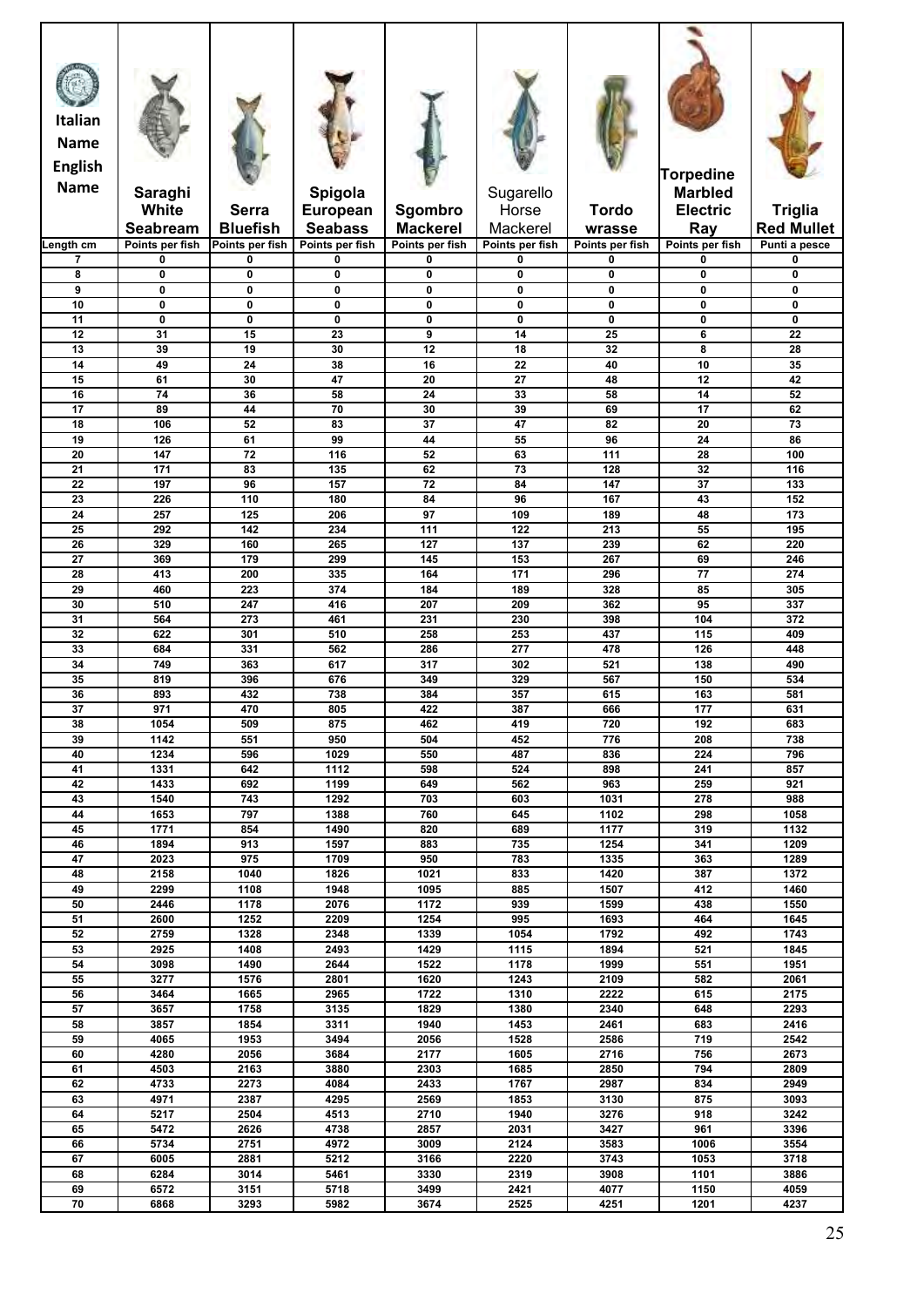| <b>Italian</b><br><b>Name</b><br><b>English</b> |                            |                                        |                         |                          | Grugnitore                 | Luccio di                  |                            | <b>Pesce</b>                    |
|-------------------------------------------------|----------------------------|----------------------------------------|-------------------------|--------------------------|----------------------------|----------------------------|----------------------------|---------------------------------|
| <b>Name</b>                                     | <b>Tracina</b><br>Greater  | <b>Barracuda</b>                       | Corvina<br><b>Brown</b> | <b>Gallinella</b><br>Tub | bastardo<br><b>Bastard</b> | mare<br><b>European</b>    | <b>Murena</b>              | <b>Prete</b><br><b>Atlantic</b> |
|                                                 | Weever                     |                                        | <b>Meagre</b>           | <b>Gurnard</b>           | Grunt                      | <b>Barracuda Moray eel</b> |                            | <b>Stargazer</b>                |
| Length cm                                       | Points per fish            | Points per fish                        | Points per fish         | Points per fish          | Points per fish            | Points per fish            | Points per fish            | Punti a pesce                   |
| $\overline{7}$<br>8                             | $\mathbf 0$<br>$\mathbf 0$ | $\mathbf 0$<br>$\mathbf{0}$            | 0<br>0                  | 0<br>$\mathbf 0$         | $\mathbf 0$<br>$\mathbf 0$ | 0<br>$\mathbf 0$           | $\mathbf 0$<br>$\mathbf 0$ | $\mathbf 0$<br>$\mathbf 0$      |
| 9                                               | $\mathbf 0$                | 0                                      | $\mathbf 0$             | $\mathbf 0$              | $\mathbf 0$                | $\mathbf 0$                | $\mathbf 0$                | $\mathbf 0$                     |
| 10                                              | $\mathbf{0}$               | $\mathbf{0}$                           | $\mathbf{0}$            | 0                        | $\mathbf 0$                | 0                          | $\mathbf{0}$               | 0                               |
| 11<br>12                                        | 0<br>22                    | $\mathbf 0$<br>$\overline{\mathbf{z}}$ | 0<br>17                 | $\mathbf 0$<br>18        | $\mathbf 0$<br>23          | 0<br>8                     | $\mathbf 0$<br>6           | $\mathbf 0$<br>$\overline{27}$  |
| 13                                              | 29                         | 9                                      | 22                      | 23                       | 29                         | 10                         | $\overline{7}$             | 34                              |
| 14                                              | 36                         | 11                                     | 28                      | 28                       | 35                         | 13                         | 9                          | 43                              |
| 15                                              | 45                         | 13                                     | 35                      | 35                       | 43                         | 15                         | 10                         | 52                              |
| 16<br>17                                        | 55<br>67                   | 16<br>19                               | 43<br>52                | 43<br>52                 | 51<br>61                   | 18<br>22                   | 12<br>15                   | 64<br>76                        |
| 18                                              | 80                         | 23                                     | 62                      | 62                       | 72                         | 26                         | $\overline{17}$            | 90                              |
| 19                                              | 95                         | $\overline{27}$                        | 74                      | 73                       | 84                         | 30                         | 20                         | 106                             |
| 20                                              | $\frac{1}{112}$            | 31                                     | 88                      | 86                       | 97                         | 34                         | $\overline{23}$            | 124                             |
| 21<br>$\overline{22}$                           | 131<br>152                 | 36<br>42                               | 103<br>119              | 100<br>116               | 111<br>127                 | 39<br>44                   | 26<br>30                   | 144<br>165                      |
| 23                                              | 175                        | 48                                     | 138                     | 133                      | 144                        | 50                         | 34                         | 189                             |
| 24                                              | 200                        | 54                                     | 158                     | 152                      | 162                        | 56                         | 38                         | 214                             |
| 25<br>26                                        | 228<br>258                 | 61<br>69                               | 180<br>205              | 172<br>194               | 182<br>204                 | 63<br>70                   | 43<br>47                   | 242<br>272                      |
| 27                                              | 290                        | $\overline{77}$                        | 231                     | 219                      | 227                        | 78                         | 53                         | 305                             |
| 28                                              | 326                        | 86                                     | 260                     | 245                      | 251                        | 86                         | 58                         | 340                             |
| 29                                              | 364                        | 95                                     | 291                     | 273                      | 278                        | 95                         | 64                         | 378                             |
| 30<br>31                                        | 406<br>450                 | 106<br>116                             | 325<br>361              | 303<br>336               | 306<br>335                 | 104<br>114                 | 71<br>77                   | 418<br>462                      |
| 32                                              | 498                        | 128                                    | 400                     | 371                      | 367                        | 124                        | 84                         | 508                             |
| 33                                              | 549                        | 141                                    | 442                     | 408                      | 400                        | 135                        | 92                         | 557                             |
| 34                                              | 603                        | 154                                    | 486                     | 448                      | 436                        | 147                        | 100                        | 609                             |
| 35<br>36                                        | 661<br>723                 | 168<br>182                             | 534<br>585              | 490<br>535               | 473<br>512                 | 159<br>172                 | 108<br>117                 | 664<br>723                      |
| 37                                              | 789                        | 198                                    | 639                     | 582                      | 554                        | 186                        | 126                        | 785                             |
| 38                                              | 859                        | 215                                    | 697                     | 633                      | 597                        | 200                        | 136                        | 850                             |
| 39                                              | 932                        | 232                                    | 758                     | 686                      | 643                        | 214                        | 146                        | 919                             |
| 40<br>41                                        | $\frac{1}{1010}$<br>1092   | 250<br>269                             | 822<br>891              | 742<br>802               | 690<br>740                 | 230<br>246                 | 157<br>168                 | 991<br>1067                     |
| 42                                              | 1179                       | 290                                    | 963                     | 864                      | 793                        | 263                        | 180                        | 1147                            |
| 43                                              | 1271                       | 311                                    | 1039                    | 930                      | 847                        | 280                        | 192                        | 1231                            |
| 44<br>45                                        | 1367<br>1468               | 333<br>356                             | 1119<br>1203            | 998<br>1071              | 904<br>964                 | 299<br>318                 | 204<br>218                 | 1319<br>1411                    |
| 46                                              | 1574                       | 381                                    | 1291                    | 1146                     | 1026                       | 338                        | 231                        | 1507                            |
| 47                                              | 1685                       | 406                                    | 1384                    | 1226                     | 1090                       | 358                        | 245                        | 1607                            |
| 48                                              | 1801                       | 432                                    | 1482                    | 1309                     | 1157                       | 380                        | 260                        | 1712                            |
| 49<br>50                                        | 1923<br>2050               | 460<br>489                             | 1584<br>1691            | 1395<br>1486             | 1227<br>1299               | 402<br>425                 | 276<br>291                 | 1821<br>1935                    |
| 51                                              | 2183                       | 519                                    | 1802                    | 1580                     | 1374                       | 449                        | 308                        | 2053                            |
| 52                                              | 2321                       | 550                                    | 1919                    | 1679                     | 1452                       | 473                        | 325                        | 2176                            |
| 53<br>54                                        | 2466<br>2616               | 582<br>616                             | 2041<br>2168            | 1781<br>1888             | 1533<br>1616               | 499<br>525                 | 343<br>361                 | 2304<br>2437                    |
| 55                                              | 2773                       | 651                                    | 2300                    | 1999                     | 1702                       | 552                        | 380                        | 2575                            |
| 56                                              | 2936                       | 687                                    | 2438                    | 2114                     | 1792                       | 580                        | 399                        | 2718                            |
| 57                                              | 3106                       | 724                                    | 2581                    | 2233                     | 1884                       | 609                        | 419                        | 2866                            |
| 58<br>59                                        | 3282<br>3465               | 763<br>803                             | 2730<br>2885            | 2357<br>2486             | 1979<br>2077               | 639<br>670                 | 440<br>461                 | 3019<br>3178                    |
| 60                                              | 3654                       | 845                                    | 3046                    | 2620                     | 2178                       | 701                        | 483                        | 3342                            |
| 61                                              | 3851                       | 887                                    | 3213                    | 2758                     | 2283                       | 734                        | 506                        | 3512                            |
| 62                                              | 4055                       | 932                                    | 3387                    | 2901                     | 2391                       | 768                        | 530                        | 3687                            |
| 63<br>64                                        | 4266<br>4484               | 978<br>1025                            | 3566<br>3753            | 3049<br>3202             | 2501<br>2616               | 802<br>838                 | 554<br>578                 | 3869<br>4056                    |
| 65                                              | 4710                       | 1074                                   | 3945                    | 3360                     | 2733                       | 874                        | 604                        | 4249                            |
| 66                                              | 4944                       | 1124                                   | 4145                    | 3523                     | 2854                       | 912                        | 630                        | 4448                            |
| 67                                              | 5185                       | 1176                                   | 4351                    | 3692                     | 2978                       | 950                        | 657                        | 4653                            |
| 68<br>69                                        | 5435<br>5692               | 1229<br>1284                           | 4564<br>4785            | 3866<br>4046             | 3106<br>3237               | 990<br>1030                | 684<br>713                 | 4864<br>5082                    |
|                                                 |                            |                                        |                         |                          |                            |                            |                            |                                 |